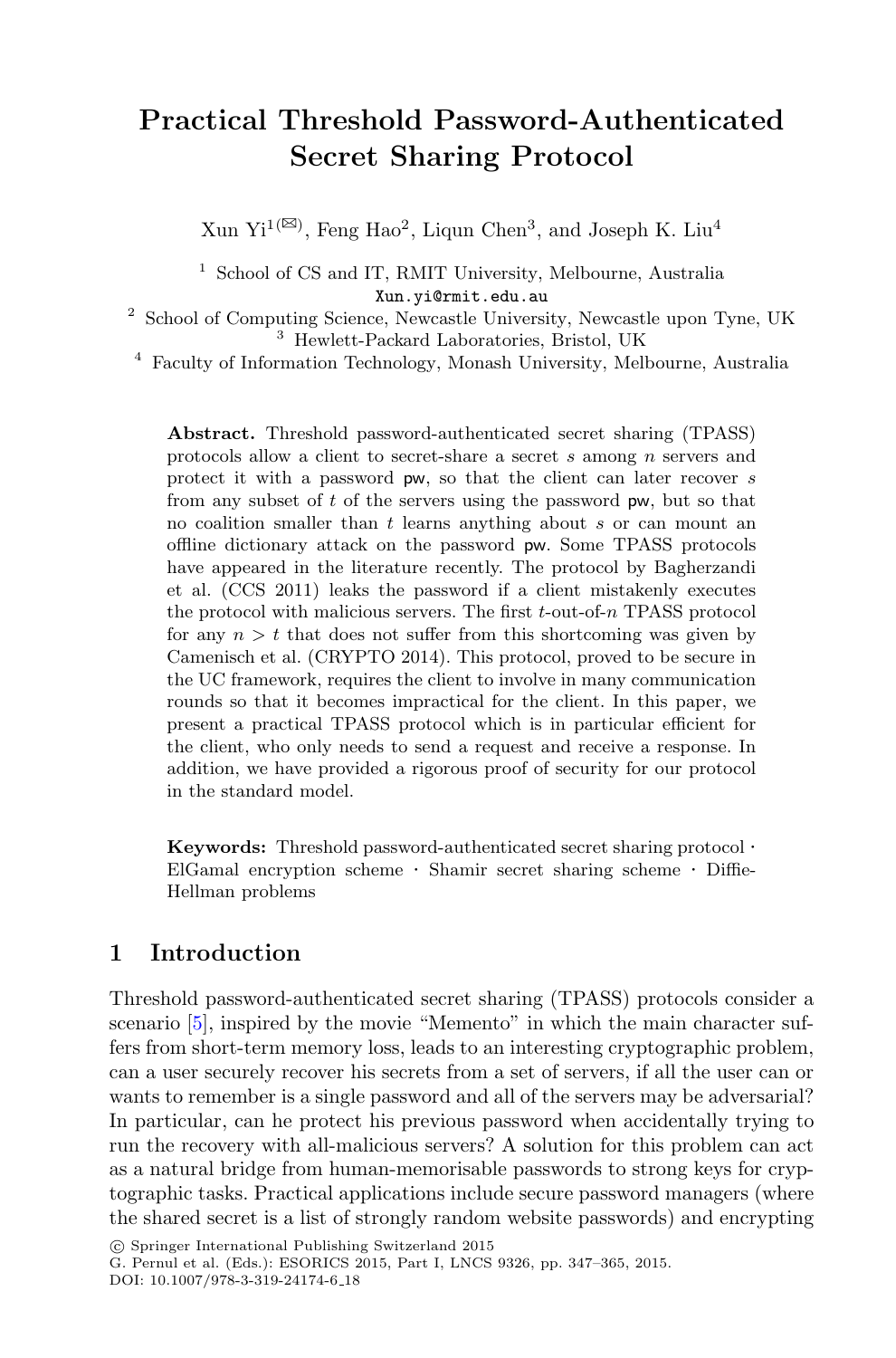data in the cloud (where the shared secret is the encryption key) based on a single master password.

The first TPASS protocol was given by Bagherzandi et al. [\[1](#page-17-0)]. It is built on the PKI model, secure under the decisional Diffie-Hellman assumption, using noninteractive zero-knowledge proofs. The basic idea is: The client initially generates an ElGamal public and private key pairs  $(sk, pk = g^{sk})$  [\[7](#page-18-1)] and secret-shares sk among servers using an  $t$ -out-of-n secret sharing [\[15\]](#page-18-2) and outputs public parameters including the public key pk and the encryptions  $E(g^{pw}, pk)$  and  $E(s, pk)$  of password pw and secret s, respectively, under the public key pk. When retrieving the secret from the servers, the client encrypts the password  $pw'$  he remembers and sends the encryption  $E(g^{\mathsf{pw}'},pk)$  to the servers, each of which computes and returns  $A_i = [E(g^{\mathsf{pw}}, pk)/E(g^{\mathsf{pw}'}, pk)]^{t_i} = E(g^{t_i(\mathsf{pw}-\mathsf{pw}')}, pk)$ . The client then computes  $A = \prod_{i=1}^{n} A_i$  and sends it to the servers. In the end, t servers cooperate to decrypt  $B = E(s, pk)A = E(sg^{\sum t_i(\text{pw}-\text{pw}')}$ ,  $pk)$  and sends partial decryptions to the client through secure channels, respectively. When  $pw' = pw$ , the client is able to retrieve the secret s by combining t partial decryptions. This protocol is secure against honest-but-curious adversaries but not malicious adversaries. A protocol against malicious adversaries was also given by Bagherzandi et al. [\[1](#page-17-0)] using non-interactive zero-knowledge proofs.

In Bagherzandi et al. protocol, it is easy to see that the client must correctly remember the public key  $pk$  and the exact set of servers, as he sends out an encryption of his password attempt  $pw'$  he remembers. If  $pk$  can be tampered with and changed so that the adversary knows the decryption key, then the adversary can decrypt  $pw'$ . Although the protocol actually encrypt  $g^{pw'}$ , the malicious servers can perform an offline dictionary attack on  $g^{\mathsf{pw}'}$  to obtain the password pw .

Authenticating to the wrong servers is a common scenario when users are tricked in phishing attacks. To overcome this shortcoming, Camenisch et al. [\[5](#page-18-0)] proposed the first t-out-of-n TPASS protocol for any  $n > t$  that does not require trusted, user-specific state information to be carried over from the setup phase. The protocol requires the client to only remember a username and a password, assuming that a PKI is available. If the client misremember his list of servers and tries to retrieve his secret from corrupt servers, the protocol prevents the servers from learning anything about the password or secret, as well as from planting a different secret into the user's mind than the secret that he stored earlier.

The construction of Camenisch et al. protocol is inspired by Bagherzandi et al. protocol based on a homomorphic threshold encryption scheme, but the crucial difference is that in the retrieval protocol of Camenisch et al., the client never sends out an encryption of his password attempt. Instead, the client derives an encryption of the (randomised) quotient of the password used at setup and the password attempt. The servers then jointly decrypt the quotient and verify whether it yields "1", indicating that both passwords matched. In case the passwords were not the same, all the servers learn is a random value.

Camenisch et al. protocol, proved to be secure in the UC framework, requires the client to involve in many communication rounds so that it becomes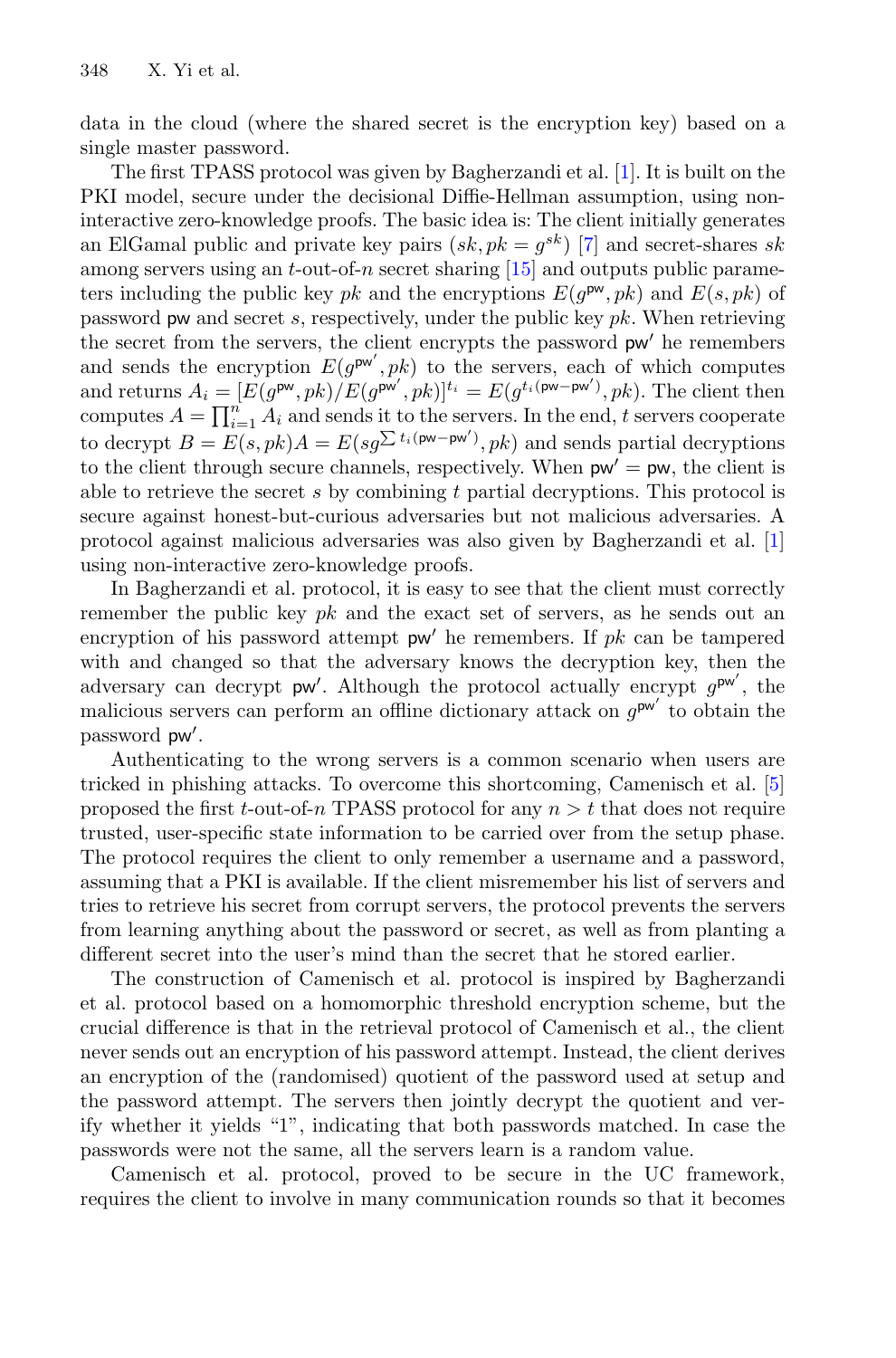impractical for the client. The client has to do  $5n + 15$  exponentiations in  $\mathbb{G}$  for the setup protocol and  $14t + 24$  exponentiations in the retrieval protocol. Each server has to perform  $n + 18$  and  $7t + 28$  exponentiations in these respective protocols.

*Our Contribution.* We provide a practical *t*-out-of-n TPASS protocol for any  $n>t$ . The basic idea is: The client initially secret-shares a password, a secret and the digest of the secret with n servers, such as t out of the n servers can recover the secret. When retrieving the secret from the servers, the client submits to the servers  $A = g_1^r g_2^{\mathsf{pw}_C}$ , where r is randomly chosen and  $\mathsf{pw}_C$  is the password, and then t servers cooperate to generate and return an ElGamal encryption of the secret and an ElGamal encryption of the digest of the secret, both under the public key  $g_1^r$ . In the end, the client then decrypts the two ciphertexts and accepts the secret if one decrypted value is another's digest.

Our protocol is significantly more efficient than Camenisch et al. protocol [\[5\]](#page-18-0) in terms of communication rounds for the client and computation and communication complexities as well. In our protocol, the client only needs to send a request and receive a response. In addition, the client needs to do 3n evaluations of polynomials of degree  $t - 1$  in  $\mathbb{Z}_q$  for the initialization and 7 exponentiations for the retrieval protocol. Each server only needs to do  $t + 10$  exponentiations in the retrieval protocol. The computation and communication complexities for the client are independent of the number of the servers  $n$  and the threshold  $t$ .

We have provided a rigorous proof of security for our protocol in the standard model. Like Camenisch et al. protocol [\[5](#page-18-0)], our protocol can protect the password of the client even if he communicates with all-malicious servers by mistake. In addition, it prevents the servers from planting a different secret into the user's mind than the secret that he stored earlier.

*Related Work.* A close work related to TPASS is threshold password - authenticated key exchange (TPAKE), which lets the client agree on a fresh session key with each of the servers, but does not allow the client to store and recover a secret. Depending on the desired security properties, one can build a TPASS scheme from a TPAKE scheme by using the agreed-upon session keys to transmit the stored secret shares over secure channels [\[1](#page-17-0)].

The first TPAKE protocols, due to Ford and Kaliski [\[8\]](#page-18-3) and Jablon [\[9\]](#page-18-4), were not proved secure. The first provably secure TPAKE protocol, a t-outof-n protocol in a PKI setting, was proposed by MacKenzie et al. [\[12\]](#page-18-5). The 1-out-of-2 protocol of Brainard et al. [\[3\]](#page-18-6) is implemented in EMC's RSA Distributed Credential Protection [\[14](#page-18-7)]. Both protocols either leak the password or allow an offline dictionary attack when the retrieval is performed with corrupt servers. The t-out-of-n TPAKE protocols by Di Raimondo and Gennaro [\[13\]](#page-18-8) and the 1-out-of-2 protocol by Katz et al. [\[11\]](#page-18-9) are proved secure in a hybrid password-only/PKI setting, where the user does not know any public keys, but the servers and an intermediate gateway do have a PKI. These protocols actually remain secure when executed with all-corrupt servers, but are restricted to the cases that  $n > 3t$  and  $(t, n) = (1, 2)$ . Based on identity-based encryption (IBE),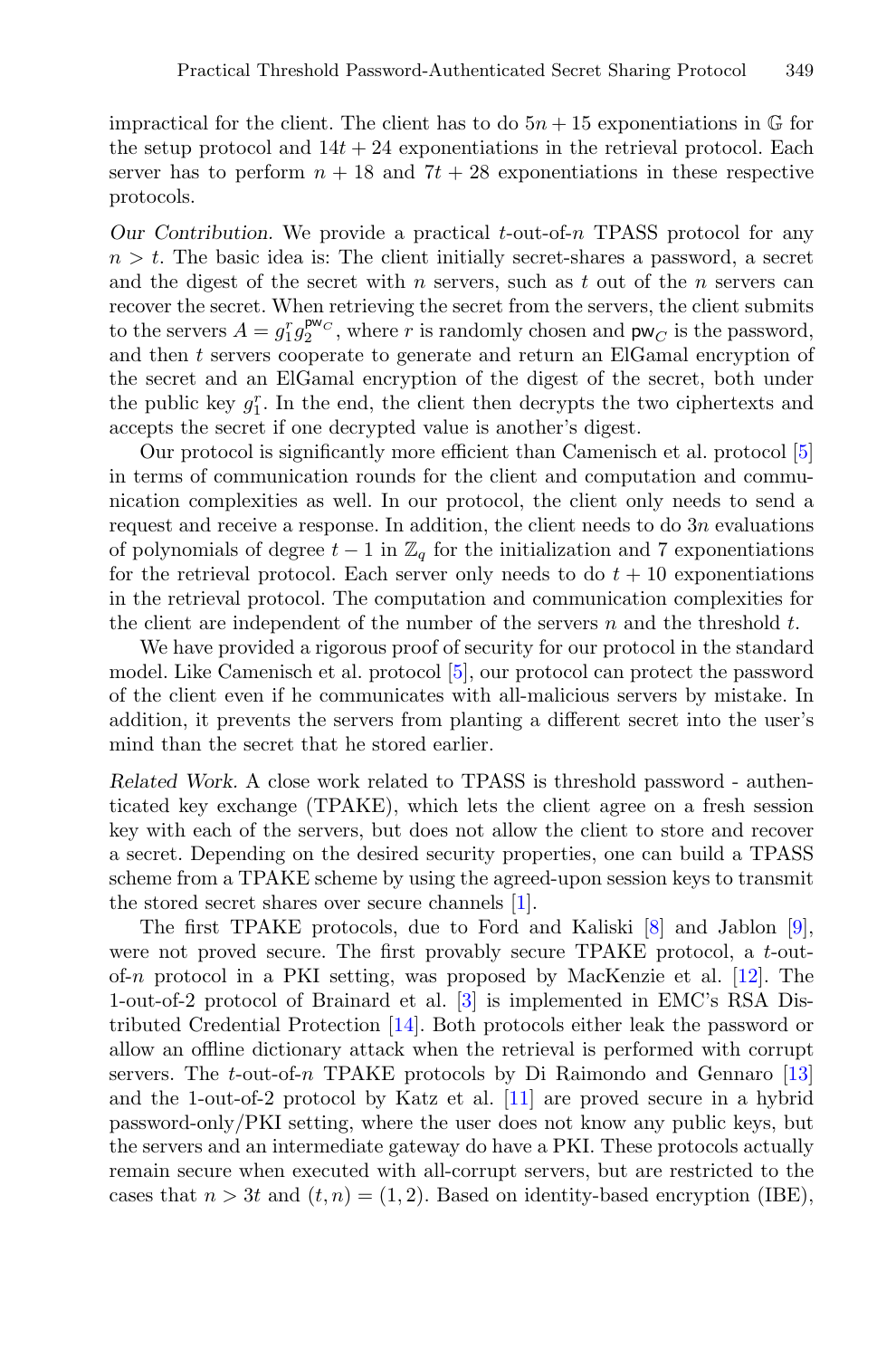an 1-out-of-2 protocol where the client is required to remember the identities of the two servers besides his password, was proposed by Yi et al. [\[17\]](#page-18-10). In case that the public parameters for IBE can be tampered and changed by the adversary, the protocol leaks the password.

In addition, the 1-out-of-2 TPASS by Camenisch et al. [\[4](#page-18-11)] leaks the password when the client tries to retrieve his secret from a set of all-malicious servers.

## <span id="page-3-0"></span>**2 Definition of Security**

In this section, we define the security for TPASS protocol on the basis of the security models for PAKE [\[2](#page-18-12)[,10](#page-18-13)].

**Participants, Initialization, Passwords, Secrets.** A TPASS protocol involves three kinds of protocol participants: (1) A group of clients (denoted as Client), each of which requests TPASS services from  $t$  servers on the network; (2) A group of n servers  $S_1, S_2, \cdots, S_n$  (denoted as Server =  $\{S_1, S_2, \cdots, S_n\}$ ), which cooperate to provide TPASS services to clients on the network; (3) A gateway (GW), which coordinates TPASS. We assume that  $User = Client | Server$ and Client  $\bigcap$  Server  $=\emptyset$ . When the gateway GW coordinates TPASS, it simply forwards messages between a client and t servers.

Prior to any execution of the protocol, we assume that an initialization phase occurs. During initialization, the  $n$  servers cooperate to generate public parameters for the protocol, which are available to all participants.

We assume that the client C chooses its password  $\mathsf{pw}_C$  independently and uniformly at random from a "dictionary"  $D = \{pw_1, pw_2, \cdots, pw_N\}$  of size N, where  $N$  is a fixed constant which is independent of any security parameter. The client then secretly shares the password with the  $n$  servers such that any  $t$ servers can restore the password.

In addition, we assume that the client  $C$  chooses its secret  $s_C$  independently and uniformly at random from  $\mathbb{Z}_q^*$ , where q is a public parameter. The client then secretly shares the secret with the  $n$  servers such that any  $t$  servers can recover the secret.

We assume that at least  $n-t+1$  servers are trusted not to collude to determine the password and the secret of the client. The client C needs to remember  $\mathsf{pw}_C$ only to retrieve its secret  $s_C$ .

**Execution of the Protocol.** In the real world, a protocol determines how users behave in response to input from their environments. In the formal model, these inputs are provided by the adversary. Each user is assumed to be able to execute the protocol multiple times (possibly concurrently) with different partners. This is modeled by allowing each user to have unlimited number of instances with which to execute the protocol. We denote instance  $i$  of user  $U$ as  $U^i$ . A given instance may be used only once. The adversary is given oracle access to these different instances. Furthermore, each instance maintains (local) state which is updated during the course of the experiment. In particular, each instance  $U^i$  is associated with the following variables, initialized as **NULL** or FALSE (as appropriate) during the initialization phase.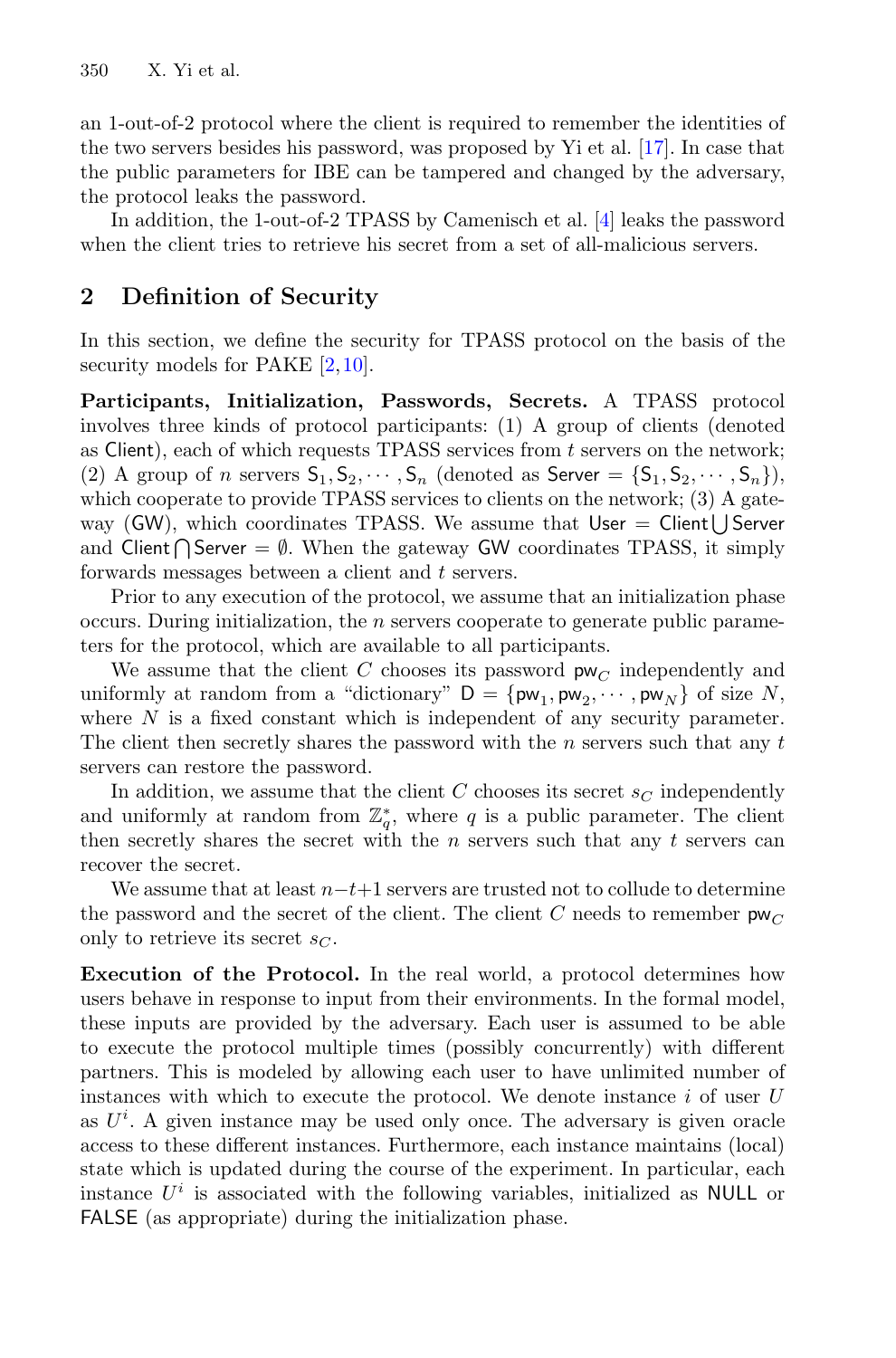- $-$  sid<sub>U</sub><sup>*i*</sup> is a variable containing the session identity for an instance  $U^i$ . The session identity is simply a way to keep track of the different executions of a particular user  $U$ . Without loss of generality, we simply let this be the (ordered) concatenation of all messages sent and received by instance  $U^i$ .
- $-\mathbf{s}_C^i$  is a variable containing the secret  $s_C$  for a client instance  $C^i$ . Retrieval of the secret is, of course, the ultimate goal of the protocol.
- $\mathrm{acc}^i_U$  and term<sup>*i*</sup></sup> are boolean variables denoting whether a given instance  $U^i$ has been accepted or terminated, respectively. Termination means that the given instance has done receiving and sending messages, acceptance indicates successful termination. When an instance  $U^i$  has been accepted,  $\mathsf{sid}^i_U$  is no longer **NULL**. When a client instance  $C^i$  has been accepted,  $s_C^i$  is no longer NULL.
- state<sup>*i*</sup></sup> records any state necessary for execution of the protocol by  $U^i$ .
- used $\tilde{u}$  is a boolean variable denoting whether an instance  $U^i$  has begun executing the protocol. This is a formalism which will ensure each instance is used only once.

The adversary  $\mathcal A$  is assumed to have complete control over all communications in the network (between the clients and servers, and between servers and servers) and the adversary's interaction with the users (more specifically, with various instances) is modelled via access to oracles. The state of an instance may be updated during an oracle call, and the oracle's output may depend upon the relevant instance. The oracle types include:

- $-$  Send $(C, i, M)$   $-$  This sends message  $M$  to a client instance  $C^i$ . Assuming  $\mathsf{term}^i_C$  = FALSE, this instance runs according to the protocol specification, updating state as appropriate. The output of  $C<sup>i</sup>$  (i.e., the message sent by the instance) is given to the adversary, who receives the updated values of  $\mathsf{sid}^i_C, \mathsf{acc}^i_C, \text{ and } \mathsf{term}^i_C. \text{ This oracle call models an active attack to the protocol.}$ If M is empty, this query represents a prompt for C to initiate the protocol.
- Send $(S, j, U, M)$  This sends message M to a server instance  $S<sup>j</sup>$ , supposedly from a user  $U$  (either a client or a server) or even a set of servers. Assuming  $\mathsf{term}^j_S$  = FALSE, this instance runs according to the protocol specification, updating state as appropriate. The output of  $S<sup>j</sup>$  (i.e., the message sent by the instance) is given to the adversary, who receives the updated values of  $\mathsf{sid}^j_S$ , acc<sup>*j*</sup>, and term<sup>*j*</sup>, If *S* is corrupted, the adversary also receives the entire internal state of S. This oracle call also models an active attack to the protocol.
- Execute $(C, i, S)$  If the client instance  $C^i$  and t server instances, denoted as S, have not yet been used, this oracle executes the protocol between these instances and outputs the transcript of this execution. This oracle call represents passive eavesdropping of a protocol execution. In addition to the transcript, the adversary receives the values of sid, acc, and term for client and server instances, at each step of protocol execution. In addition, if any server in S is corrupted, the adversary is given the entire internal state of the server.
- Corrupt $(S)$  This sends the password and secret shares of all clients stored in the server S to the adversary. This oracle models possible compromising of a server due to, for example, hacking into the server.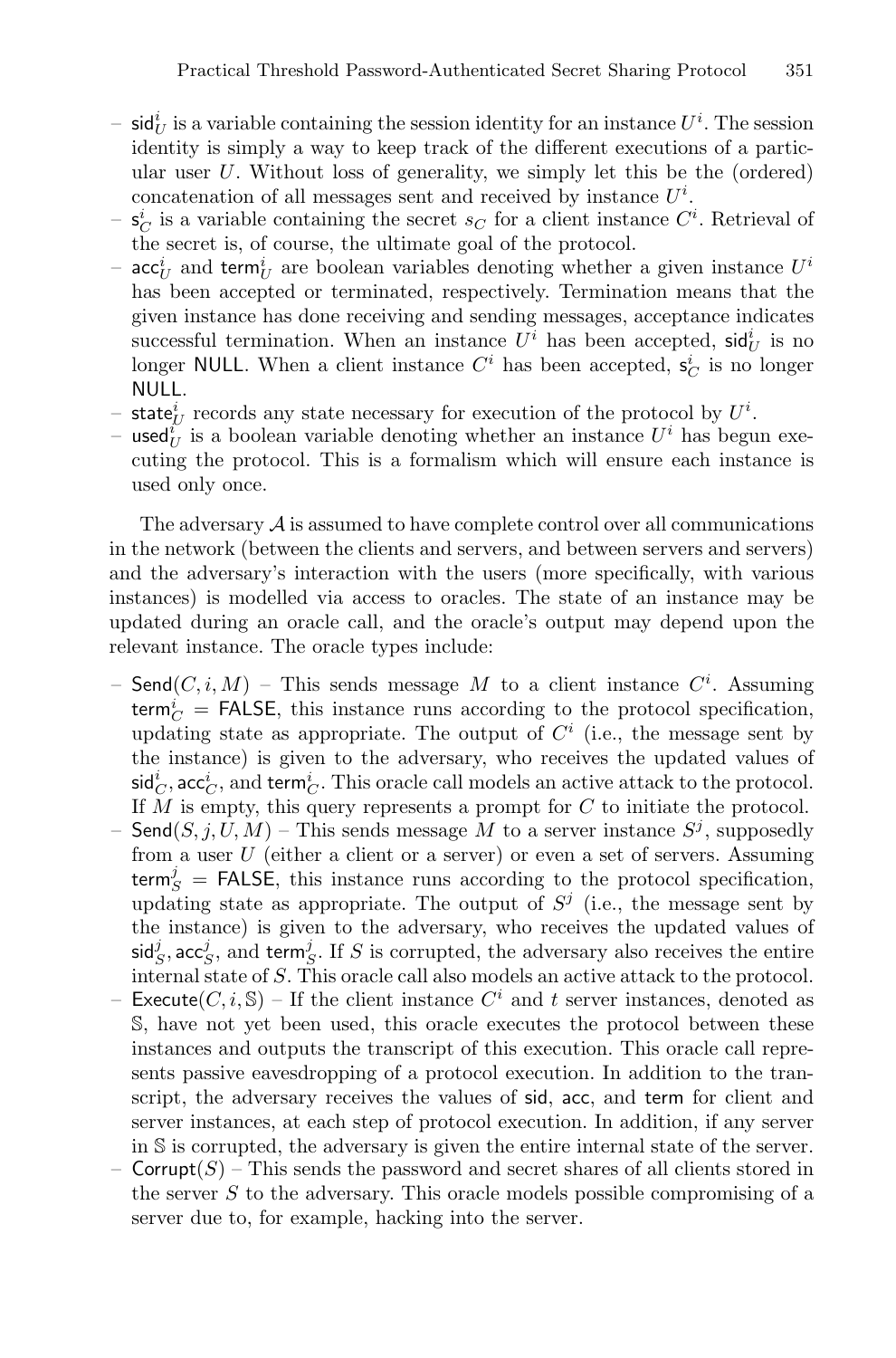- Corrupt  $(C)$  This query allows the adversary to learn the password of the client C and then the secret of the client, which models the possibility of subverting a client by, for example, witnessing a user typing in his password, or installing a "Trojan horse" on his machine.
- Test $(C, i)$  This oracle does not model any real-world capability of the adversary, but is instead used to define security. If  $acc_C^i = \text{TRUE}$ , a random bit b is generated. If  $b = 0$ , the adversary is given  $s_C^i$ , and if  $b = 1$  the adversary is given a random number. The adversary is allowed only a single Test query, at any time during its execution.

**Correctness.** To be viable, a TPASS protocol must satisfy the following notion of correctness: If a client instance  $C<sup>i</sup>$  and t server instances  $S$  runs an honest execution of the protocol with no interference from the adversary, then  $\operatorname{acc}_C^i$  =  $\operatorname{acc}_S^j$  = TRUE for any server instance  $S^j$  in S.

**Freshness.** To formally define the adversary's success we need to define a notion of freshness for a secret of a client, where freshness of the secret is meant to indicate that the adversary does not trivially know the value of the secret. We say a secret  $s_C^i$  is fresh if (1) C is not corrupted and (2) at least  $n - t + 1$  out of n servers are not corrupted.

**Advantage of the Adversary.** Informally, the adversary succeeds if it can guess the bit b used by the Test oracle. We say an adversary  $A$  succeeds if it makes a single query  $\mathsf{Test}(C, i)$  to a fresh client instance  $C^i$ , with  $\mathsf{acc}^i_C = \mathsf{TRUE}$ at the time of this query, and outputs a single bit b' with  $b' = b$  (recall that b is the bit chosen by the Test oracle). We denote this event by Succ. The advantage of adversary  $A$  in attacking protocol  $P$  is then given by

$$
Adv_{\mathcal{A}}^{P}(k) = 2 \cdot Pr[Succ] - 1
$$

where the probability is taken over the random coins used by the adversary and the random coins used during the course of the experiment (including the initialization phase).

An adversary can always succeed by trying all passwords one-by-one in an on-line impersonation attack. A protocol is secure if this is the best an adversary can do. The on-line attacks correspond to Send queries. Formally, each instance for which the adversary has made a Send query counts as one on-line attack. Instances with which the adversary interacts via Execute are not counted as online attacks. The number of on-line attacks represents a bound on the number of passwords the adversary could have tested in an on-line fashion.

<span id="page-5-0"></span>**Definition 1.** Protocol P is a secure TPASS protocol if, for all dictionary size N and for all PPT adversaries A making at most  $Q(k)$  on-line attacks, there exists a negligible function  $\varepsilon(\cdot)$  such that for a security parameter k,

$$
Adv_{\mathcal{A}}^{P}(k) \le Q(k)/N + \varepsilon(k)
$$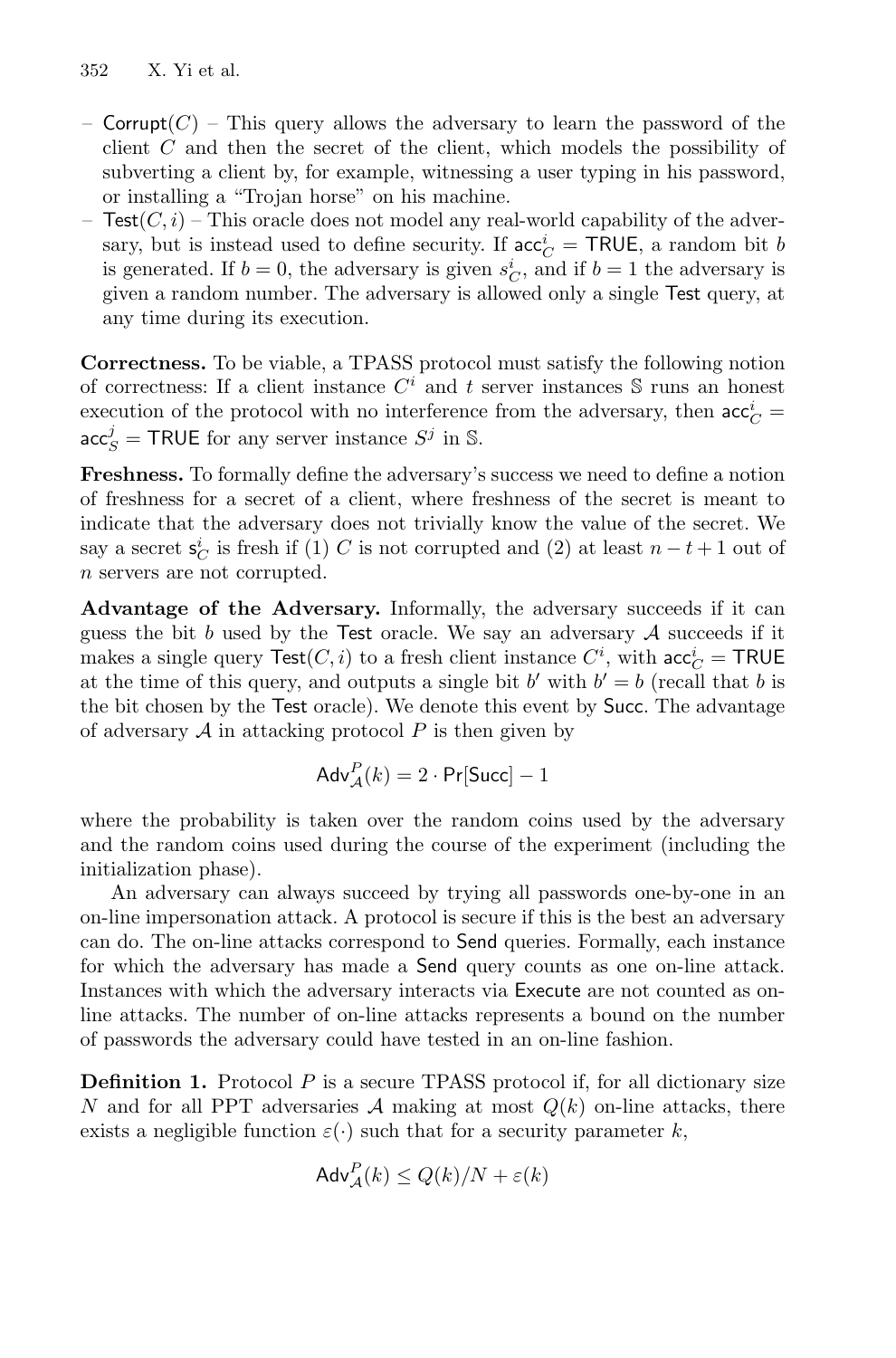## **3 Our TPASS Protocol**

### **3.1 Description of Our Protocol**

**Initialization.** Given a security parameter  $k \in \mathbb{Z}^*$ , the initialization includes:

*Parameter Generation:* On input k, the *n* servers agree on a cyclic group  $\mathbb{G}$  of large prime order q with a generators  $g_1$  and a hash function  $H : \{0,1\}^* \to \mathbb{Z}_q$ . Then the *n* servers cooperate to generate  $q_2$ , like [\[16](#page-18-14)], such that none knows the discrete logarithm of  $q_2$  based on  $q_1$  if one out of the *n* server is honest. The public parameters for the protocol is **params** =  $\{\mathbb{G}, q, q_1, q_2, H\}.$ 

*Password Generation:* On input params, each client  $C \in$  Client with identity  $ID_C$  uniformly draws a string  $pw_C$ , the password, from the dictionary  $D =$  $\{\mathsf{pw}_1, \mathsf{pw}_2, \cdots, \mathsf{pw}_N\}$ . The client then randomly chooses a polynomial  $f_1(x)$  of degree  $t-1$  over  $\mathbb{Z}_q$  such that  $\mathsf{pw}_C = f_1(0)$ , and distributes  $\{ID_C, i, f_1(i)\}$  to the server  $S_i$  via a secure channel, where  $i = 1, 2, \dots, n$ .

*Secret Sharing*: On input params, each client  $C \in$  Client randomly chooses s from  $\mathbb{Z}_q^*$ . The client then randomly chooses two polynomials  $f_2(x)$  and  $f_3(x)$  of degree  $t - 1$  over  $\mathbb{Z}_q$  such that  $s = f_2(0)$  and  $H(g_2^s) = f_3(0)$ , and distributes  ${ID_C, i, f_2(i), f_3(i)}$  to the server  $S_i$  via a secure channel, where  $i = 1, 2, \dots, n$ . We define the secret  $s_C$  as  $g_2^s$ .

**Protocol Execution.** Given the public params =  $\{\mathbb{G}, q, g_1, g_2, H\}$ , the client C (knowing its identity  $ID_C$  and password  $\mathsf{pw}_C$ ) runs TPASS protocol P with t servers (each server knowing  $\{ID, i, f_1(i), f_2(i), f_3(i)\}\)$  to retrieve the secret  $s_C$ as shown in Fig. [1.](#page-7-0)

In Fig. [1,](#page-7-0) TPASS protocol is executed in three phases as follows.

*Retrieval Request.* Given the public parameters  $\{\mathbb{G}, q_1, q_2, q, H\}$ , the client C with the identity  $ID_C$  validates if q is a large prime and  $g_1^q = g_2^q = 1$ . If so, the client, who remembers the password  $\mathsf{pw}_C$ , randomly chooses r from  $\mathbb{Z}_q^*$  and computes

 $A = g_1^r g_2^{-\text{pw}_C}.$ 

Then the client submits  $\text{msg}_C = \langle ID_C, A \rangle$  to the gateway GW for the *n* servers.

**Remark.** The purpose for the client to validate the public parameters is to ensure that the discrete logarithm over  $\{\mathbb{G}, q, g_1, g_2\}$  is hard in case that the adversary can change the public parameters.

*Retrieval Response.* After receiving the request  $\mathsf{msg}_C$  from the client C, the gateway GW forwards it to  $t$  available servers to response the request. Without loss of generality, we assume that the first t servers, denoted as  $\mathbb{S} = \{S_1, S_2, \dots, S_t\}$ , cooperate to generate a response as follows.

Based on the identity  $ID_C$  of the client, each server  $S_i$   $(i = 1, 2, \dots, t)$ randomly chooses  $r_i, c_i, d_i$  from  $\mathbb{Z}_q^*$  and computes

$$
B_i=g_1^{r_i}g_2^{a_if_1(i)}, C_i=g_1^{c_i}, D_i=g_1^{d_i}, \delta_i=g_1^{H(ID_C,A,B_i,C_i,D_i)}
$$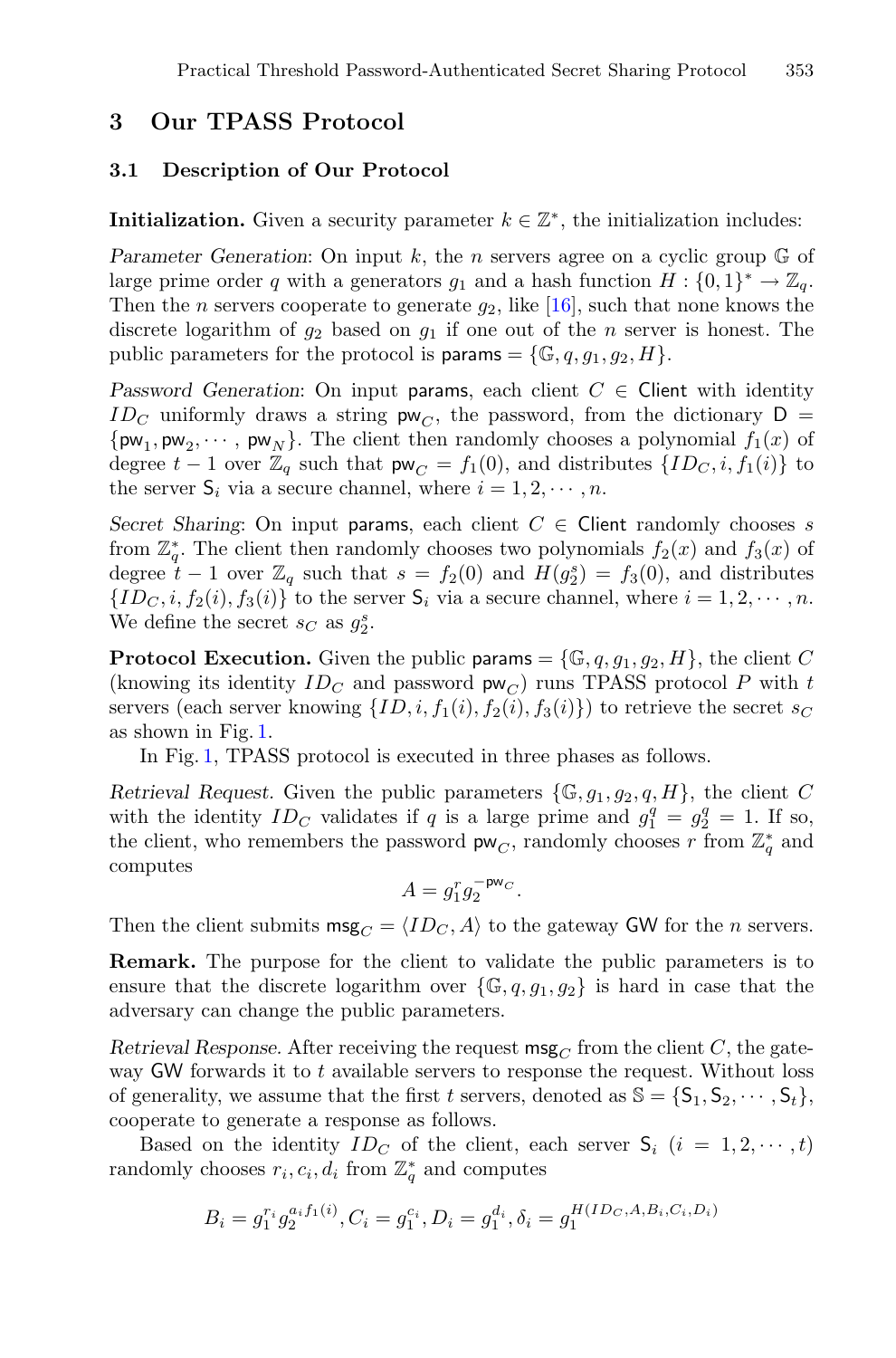Public:  $\mathbb{G}, q, g_1, g_2, H$ Client  $C$ Server  $S_i$  $ID_C$ , pw $_C$  $\{ID_C, i, f_1(i), f_2(i), f_3(i)\}\$  $r \stackrel{R}{\leftarrow} \mathbb{Z}_q^*$  $i=1,2,\cdots,t$  $A = g_1^r g_2^{-\text{pw}_C}$  $\overbrace{\mathsf{msg}_C = \langle ID_C, A \rangle}_{\mathsf{GW}} \xrightarrow{\mathsf{Galeway}} \overbrace{\mathsf{msg}_C = \langle ID_C, A \rangle}_{\mathsf{S} = \{S_1, S_2, \cdots, S_t\}}$  $\begin{array}{l} r_i, c_i, d_i \stackrel{R}{\leftarrow} \mathbb{Z}_q^*, a_i = \prod_{1 \leq j \leq t, j \neq i} \frac{j}{j-i}\\ B_i = g_1^{r_i} g_2^{a_i f_1(i)} \end{array}$  $C_i = g_1^{c_i}, D_i = g_1^{d_i}$  $S_i = g_1^{H(ID_C, A, B_i, C_i, D_i)}$  $\text{msg}_i = \langle ID_C, \delta_i, B_i, C_i, D_i \rangle \rightarrow \mathbb{S}$  $\langle ID_C, \delta_i \rangle, i = 1, 2, \cdots, t$  $S_i$  broadcasts commit in S  $\langle ID_C, B_i, C_i, D_i \rangle, i = 1, 2, \dots, t$  $\overline{S_i}$  broadcasts opening in  $\overline{S}$ if  $\delta_i = q_1^{H(ID_c, A, B_j, C_j, D_j)}$   $(1 \le j \le t)$  $C = \prod_{i=1}^{t} C_i, D = \prod_{i=1}^{t} D_i$  $h_i = H(ID_C, A, C, D)$  $E_i = g_2^{a_i f_2(i)h_i} C^{-r_i} (A \prod_{i=1}^t B_i)^{c_i}$  $F_i = g_2^{a_i f_3(i)h_i} D^{-r_i} (A \prod_{i=1}^t B_i)^{d_i}$  $\mathrm{acc}_{S_i} = \mathsf{TRUE}$ else return $\perp$  $\textsf{msg}_i^* = \langle ID_C, C, D, E_i, F_i \rangle$ Gateway GW  $E = \prod_{i=1}^t E_i$  $F=\prod_{i=1}^t F_i$  $\textsf{msg}_S = \langle ID_C, C, D, E, F \rangle$  $h = H(ID_C, A, C, D)$  $S = (E/C^r)^{h^{-1}}$  $T = (F/D^{r})^{h^{-1}}$ if  $T = g_2^{H(S)}$ , acc $_C = \textsf{TRUE}$ else return $\perp$ 

<span id="page-7-0"></span>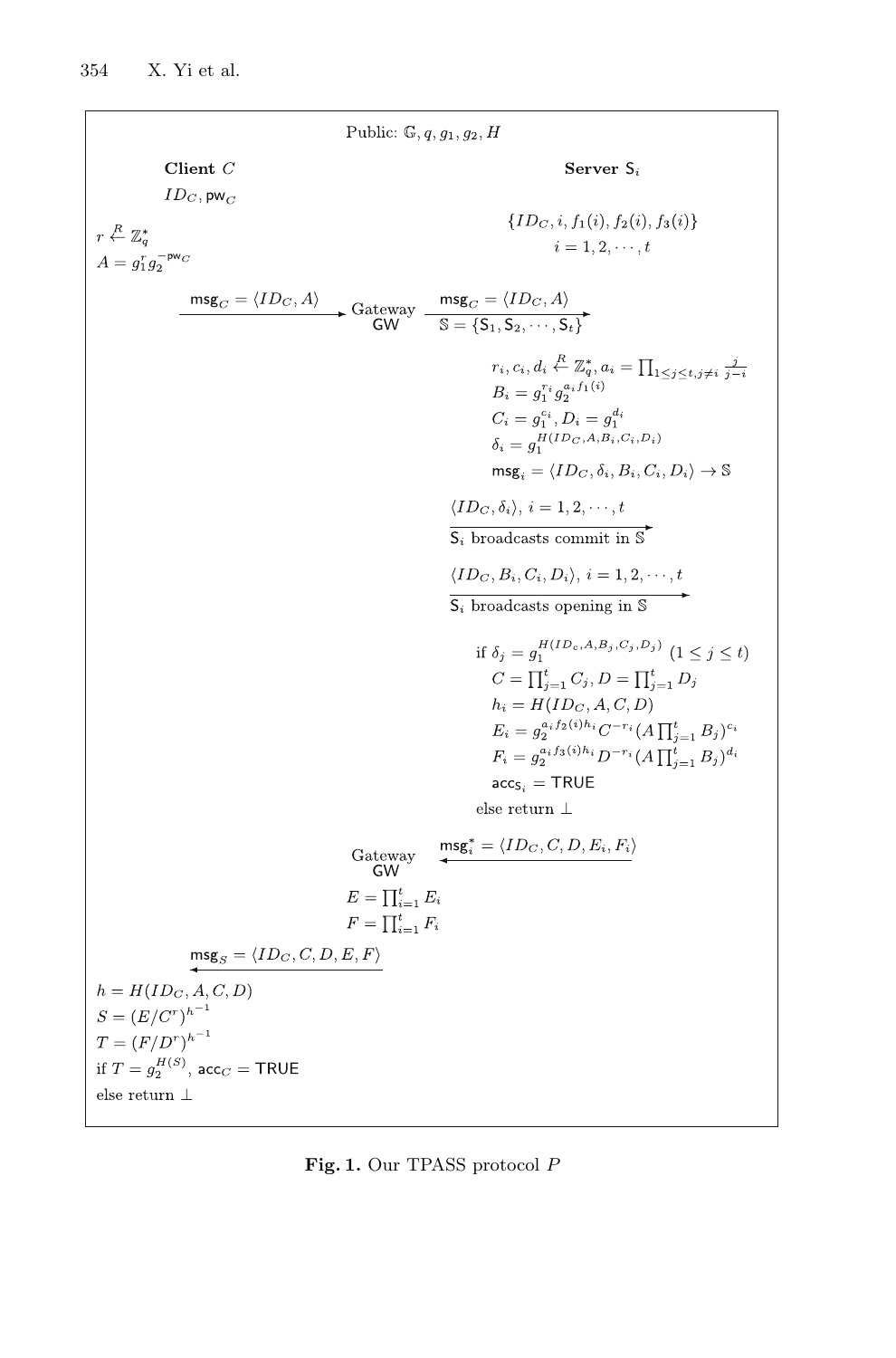where  $a_i = \prod_{1 \leq j \leq t, j \neq i} \frac{j}{j-i}$ .

Then  $S_i$  broadcasts msg<sub>i</sub> =  $\langle ID_C, \delta_i, B_i, C_i, D_i \rangle$  in S in two phases. In the commit phase,  $S_i$  broadcasts its commitment  $\langle ID_C, \delta_i \rangle$ . After receiving all commitments  $\langle ID_C, \delta_i \rangle$   $(1 \leq j \leq t)$ ,  $S_i$  broadcasts its opening  $\langle ID_C, B_i, C_i, D_i \rangle$  in the reveal phase.

Each server  $S_i$  verifies if  $\delta_j = g_1^{H(ID_C, A, B_j, C_j, D_j)}$  for all  $j \neq i$ . If so, based on the identity  $ID_C$  of the client,  $S_i$  computes

$$
C = \prod_{j=1}^{t} C_j, D = \prod_{j=1}^{t} D_j, h_i = H(ID_C, A, C, D)
$$

$$
E_i = g_2^{a_i f_2(i)h_i} C^{-r_i} (A \prod_{j=1}^{t} B_j)^{c_i}, F_i = g_2^{a_i f_3(i)h_i} D^{-r_i} (A \prod_{j=1}^{t} B_j)^{d_i}
$$

and sets  $\mathsf{acc}_{\mathsf{S}_i} = \mathsf{TRUE}.$ 

Then  $S_i$  sends  $\text{msg}_i^* = \{ID_C, C, D, E_i, F_i\}$  to the gateway GW.

The gateway GW computes

$$
E = \prod_{i=1}^{t} E_i, F = \prod_{i=1}^{t} F_i
$$

and returns to the client with  $\text{msg}_S = \{ID_C, C, D, E, F\}.$ 

*Secret Retrieval.* After receiving the response  $\text{msg}_S = \{ID_C, C, D, E, F\}$  from the gateway, the client computes

$$
h = H(ID_C, A, C, D), S = (E/Cr)h-1, T = (F/Dr)h-1
$$

and verifies if  $T = g_2^{H(S)}$ . If so, the client sets  $\operatorname{acc}_C = \textsf{TRUE}$  and  $\perp$  otherwise.

#### **3.2 Correctness and Efficiency**

**Correctness.** Assume that a client instance  $C^i$  and t server instances  $\mathcal{S}$  run an honest execution of our TPASS protocol P with no interference from the adversary. With reference to Fig. [1,](#page-7-0) it is obvious that  $\mathrm{acc}_{S_i} = \textsf{TRUE}$  for  $1 \leq j \leq t$ . In addition, we have

$$
C = \prod_{j=1}^{t} C_j = g_1^{\sum_{j=1}^{t} c_j}
$$
  

$$
D = \prod_{j=1}^{t} D_j = g_1^{\sum_{j=1}^{t} d_j}
$$
  

$$
E_i = g_2^{a_i f_2(i) h_i} C^{-r_i} (A \prod_{j=1}^{t} B_j)^{c_i}
$$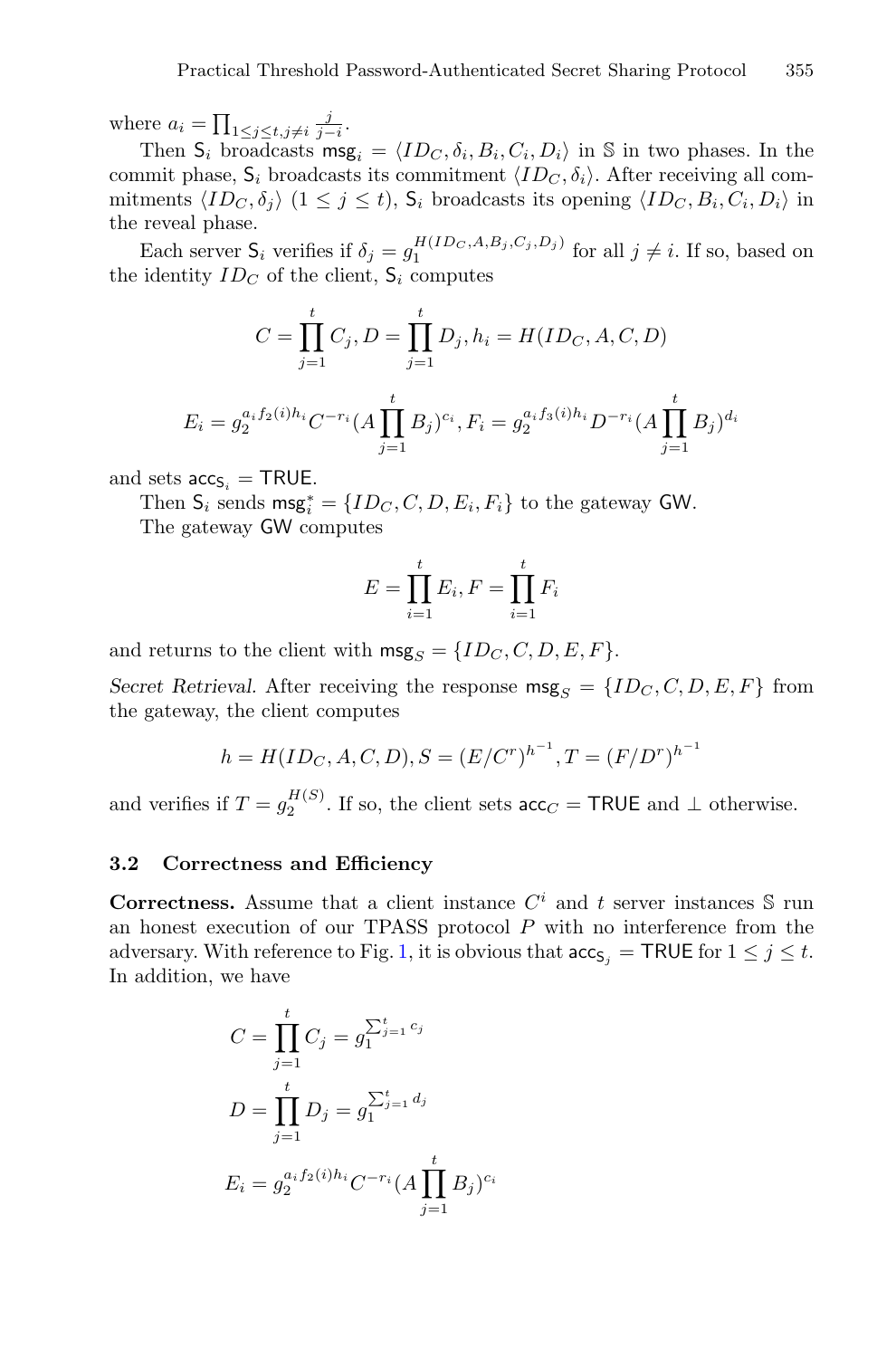$$
= g_2^{a_i f_2(i)h_i} g_1^{-r_i \sum_{j=1}^{t} c_j} (g_1^r g_2^{-pw_C} g_1^{\sum_{j=1}^{t} r_j} g_2^{pw_C})^{c_i}
$$
  
\n
$$
= g_2^{a_i f_2(i)h_i} g_1^{-r_i \sum_{j=1}^{t} c_j} g_1^{c_i \sum_{j=1}^{t} r_j} g_1^{c_i r}
$$
  
\n
$$
F_i = g_2^{a_i f_3(i)h_i} D^{-r_i} (A \prod_{j=1}^{t} B_j)^{d_i}
$$
  
\n
$$
= g_2^{a_i f_3(i)h_i} g_1^{-r_i \sum_{j=1}^{t} d_j} (g_1^r g_2^{-pw_C} g_1^{\sum_{j=1}^{t} r_j} g_2^{pw_C})^{d_i}
$$
  
\n
$$
= g_2^{a_i f_3(i)h_i} g_1^{-r_i \sum_{j=1}^{t} d_j} g_1^{d_i \sum_{j=1}^{t} r_j} g_1^{d_i r}
$$
  
\n
$$
h = h_1 = h_2 = \cdots = h_t
$$
  
\n
$$
= H(ID_C, A, C, D)
$$
  
\n
$$
E = \prod_{i=1}^{t} E_i = \prod_{i=1}^{t} g_2^{a_i f_3(i)h} g_1^{-r_i \sum_{j=1}^{t} d_j} g_1^{d_i \sum_{j=1}^{t} r_j} g_1^{d_i r}
$$
  
\n
$$
= g_2^{sh} g_1^{-\sum_{i=1}^{t} r_i \sum_{j=1}^{t} c_j} g_1^{\sum_{i=1}^{t} c_i \sum_{j=1}^{t} r_j} g_1^{r \sum_{i=1}^{t} c_i}
$$
  
\n
$$
= g_2^{sh} C^r
$$
  
\n
$$
F = \prod_{i=1}^{t} F_i = \prod_{j=1}^{t} g_2^{a_i f_3(i)h} g_1^{-r_i \sum_{j=1}^{t} d_j} g_1^{d_i \sum_{j=1}^{t} r_j} g_1^{d_i r}
$$
  
\n
$$
= g_2^{H(g_2^s)h} g_1^{-\sum_{i=1}^{t} r_i \sum_{j=
$$

We can see that  $(C, E)$  and  $(D, F)$  are in fact the EGamal encryptions of  $g_2^{sh}$  and  $g_2^{H(g^s)h}$  under the public key  $g_1^r$ , respectively. Therefore, we have  $\operatorname{acc}_C = \textsf{TRUE}$ because

$$
h = H(ID_C, A, C, D)
$$
  
\n
$$
S = (E/Cr)h-1 = (g2sh)h-1 = g2s
$$
  
\n
$$
T = (F/Dr)h-1 = (g2H(g2s)h)h-1 = g2H(g2s)
$$
  
\n
$$
T = g2H(S).
$$

In summary, our TPASS protocol has correctness.

**Efficiency.** In our TPASS protocol, the client needs to compute 7 exponentiations in G and send or receive 5 group elements in G. Each server needs to compute  $t + 10$  exponentiations in G and send or receive  $4t + 5$  group elements in G.

The client involves only two communication rounds with the gateway, i.e., sending  $\text{msg}_C$  to the gateway and receiving  $\text{msg}_S$  from the gateway. Each server S*<sup>i</sup>* participates in six communication rounds with other servers and the gateway, i.e., receiving  $\mathsf{msg}_C$  from the gateway, broadcasting the commitment  $\langle ID_C, \delta_i \rangle$ to other servers, receiving  $\langle ID_C, \delta_j \rangle$  for all  $j \neq i$  from other servers, broadcasting  $\langle ID_C, B_i, C_i, D_i \rangle$ , receiving  $\langle ID_C, B_j, C_j, D_j \rangle$  for all  $j \neq i$ , and finally sending  $\textsf{msg}_i^*$  to the gateway.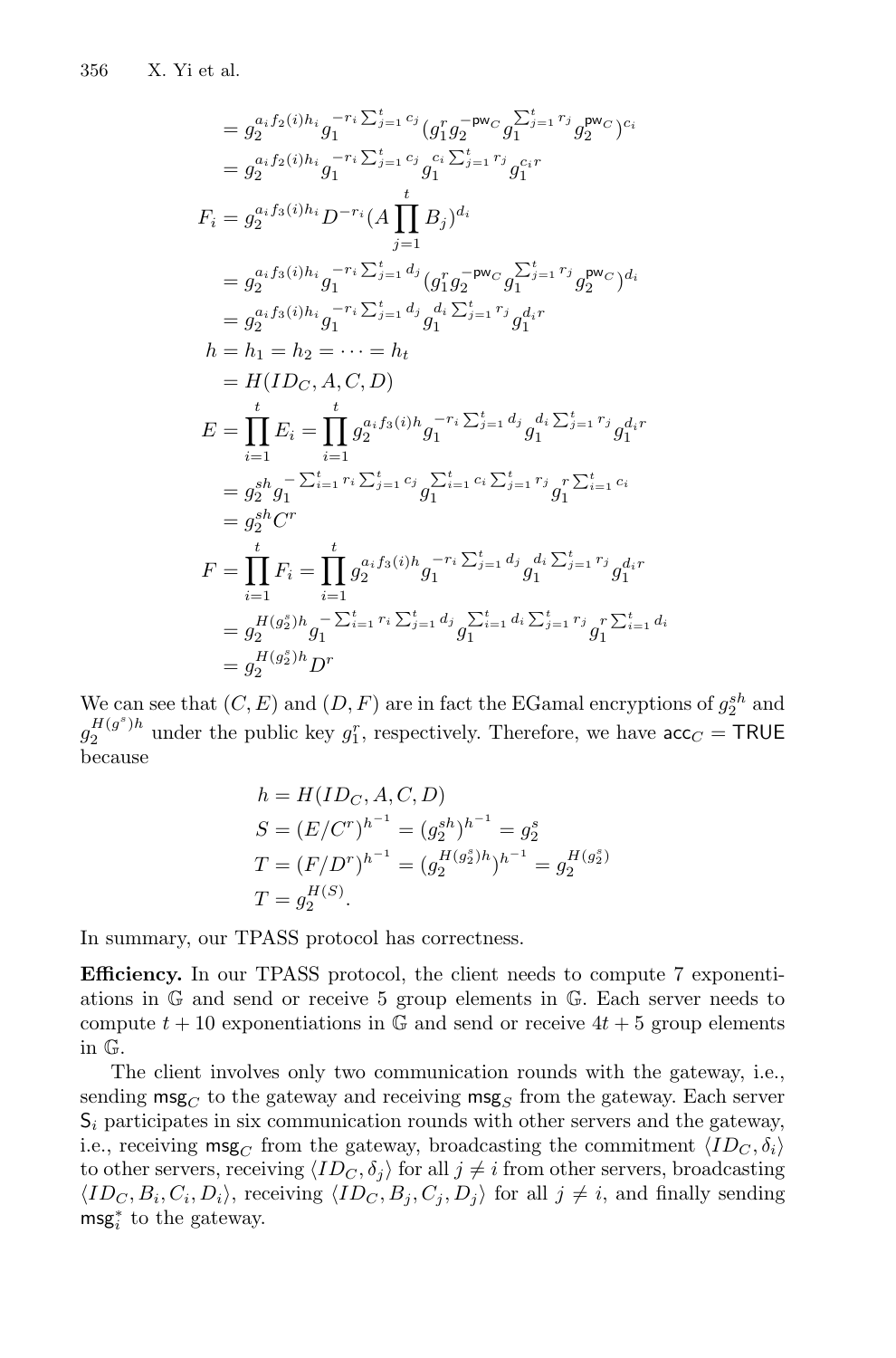The performance comparison of Camenisch et al. protocol [\[5\]](#page-18-0) and our protocol can be shown in Table [1.](#page-10-0)

|                | Camenisch et al. protocol [5]                            | Our protocol                                           |
|----------------|----------------------------------------------------------|--------------------------------------------------------|
| Public keys    | Client: username                                         | Client: username                                       |
|                | Server $S_i$ : ep $k_i$ , sp $k_i$ , tp $k_i$            | Server $S_i$ : none                                    |
| Private keys   | Client: $pw_C$                                           | Client: $pw_C$                                         |
|                | Server $S_i$ : $esk_i, ssk_i, tsk_i$                     | Server $S_i$ : $f_1(i)$ , $f_2(i)$ , $f_3(i)$ where    |
|                | $E(\mathsf{pw}_C, pk)$ , $E(s, pk)$ , $pk = \prod epk_i$ | $\sum a_i f_1(i) = \mathsf{pw}_C, \sum a_i f_2(i) = s$ |
|                | $E(\mathsf{pw}_C, tpk), E(s, tpk), tpk = \prod tpk_i$    | and $\sum a_i f_3(i) = H(g_2^s)$                       |
| Setup Comp.    | Client: $5n + 15$ (exp.)                                 | Client: $3n$ polynomial evaluations                    |
| Complexity     | Server: $n + 18$ (exp.)                                  | Server: none                                           |
| Setup Comm.    | $n(2.5n+18.5) q $                                        | Client: $3n q $                                        |
| Complexity     |                                                          | Server: $3 q $                                         |
| Setup Comm.    | $\overline{4}$                                           | Client: 1                                              |
| Round          |                                                          | Server: 1                                              |
| Retrieve Comp. | Client: $14t + 24$ (exp.)                                | Client: $7$ (exp.)                                     |
| Complexity     | Server: $7t + 28$ (exp.)                                 | Server: $t + 10$ (exp.)                                |
|                |                                                          | Gateway: $0$ (exp.)                                    |
|                | Retrieve Comm. $(t + 1)(36.5 + 2.5n)$                    | Client: $5 g $                                         |
| Complexity     | $+10.5t(t+1)$                                            | Server: $(4t+5) g $                                    |
|                |                                                          | Gateway: $(4t+5) q $                                   |
| Retrieve Comm. | 10                                                       | Client: $2/Server: 6$                                  |
| Rounds         |                                                          | Gateway: 4                                             |

<span id="page-10-0"></span>**Table 1.** Performance comparison of Camenisch et al. protocol and our protocol

In Table [1,](#page-10-0) exp. represent the computation complexity of a modular exponentiation, |q| is the size of a group element in  $\mathbb{G}$  and |q| is the size of a group element in  $\mathbb{Z}_q$ . In Camenisch et al. protocol [\[5\]](#page-18-0), a hash value is counted as half a group element.

In our initialization, the client secret-shares the password, secret and the digest of the secret with the n servers via n secure channels which may be established with PKI. In the setup protocol of Camenisch et al., the client setups the shares with the n servers based on PKI. Our retrieval protocol does not rely on PKI, but the retrieval protocol of Camenisch et al. still requires PKI. In view of this, our retrieval protocol can be implemented easier than Camenisch et al. retrieval protocol.

From Table [1,](#page-10-0) we can see that our retrieval protocol is significantly more efficient than the retrieval protocol of Camenisch et al. not only in communication rounds for client but also in computation and communication complexities. In particular, the performance of the client in our retrieval protocol is independent of the number of the servers and the threshold.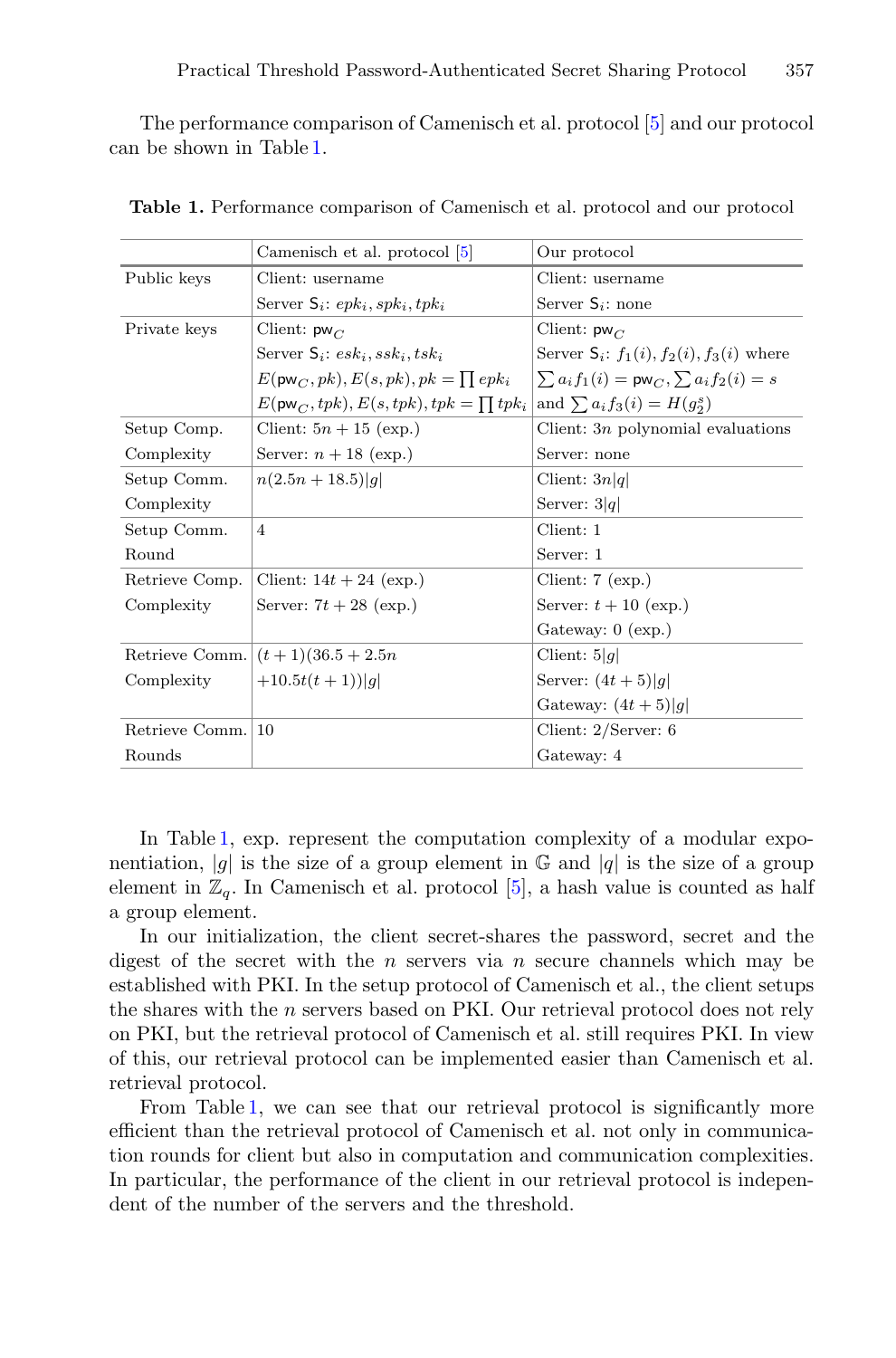## **4 Security Analysis**

Based on the security model defined in Sect. [2,](#page-3-0) we have the following theorem:

**Theorem 1.** Assuming that the decisional Diffie-Hellman (DDH) problem [\[6](#page-18-15)] is hard over  $\{\mathbb{G}, q, q_1\}$  and H is a collision-resistant hash function, then our TPASS protocol P illustrated in Fig. [1](#page-7-0) is secure according to Definition [1.](#page-5-0)

**Proof.** In the security analysis, we consider the worst case where  $t - 1$  servers have been corrupted and only one server is honest in our protocol as shown in Fig. [1.](#page-7-0) Without loss of generality, we assume that the first server  $S_1$  is honest and the rest have been corrupted.

Given an adversary  $A$  attacking the protocol, we imagine a simulator  $S$  that runs the protocol for A.

First of all, the simulator  $S$  initializes the system by generating public parameters params =  $\{\mathbb{G}, q, g_1, g_2, H\}$ . Next, Server =  $\{S_1, S_2, \cdots, S_n\}$  and Client sets are determined. For each  $C \in$  Client, a password  $\mathsf{pw}_C$  and a secret  $s_C$  are chosen at random and then secret-shared with the  $n$  servers. In addition, the digest of the secret  $H(s_C)$  is also secret-shared with the *n* servers.

The public parameters params and the shares  $\{ID_C, i, f_1(i), f_2(i), f_3(i)\}$  for  $i = 2, 3, \dots, t$  are provided to the adversary. When answering to any oracle query, the simulator S provides the adversary  $\mathcal A$  with the internal state of the corrupted servers  $S_i$   $(i = 2, 3, \dots, t)$ .

We view the adversary's queries to its Send oracles as queries to four different oracles as follows:

- Send $(C, i)$  represents a request for instance  $C^i$  of client C to initiate the protocol. The output of this query is  $\text{msg}_C = \langle ID_C, A \rangle$ .
- $\mathsf{Send}(\mathsf{S}_1, j, C, \mathsf{msg}_C)$  represents sending message  $\mathsf{msg}_C$  to instance  $\mathsf{S}_1^j$  of the server  $S_1$ , supposedly from the client C. The input of this query is  $\text{msg}_C =$  $\langle ID_C, A \rangle$  and the output of this query is  $\mathsf{msg}_1 = \langle ID_C, \delta_1, B_1, C_1, D_1 \rangle$ .
- Send( $S_1, j, S_2, S_3, \cdots, S_t, M$ ) represents sending message M to instance  $S_1^j$  of the server  $S_1$ , supposedly from the servers  $S_2, S_3, \dots, S_t$ . The input of this query is  $M = \text{msg}_2 \|\text{msg}_3\|\cdots\|\text{msg}_t$  and the output of this query is  $\text{msg}_1^* =$  $\langle ID_C, C, D, E_1, F_1 \rangle$  or  $\perp$ .
- Send( $C, i$ , msg<sub>S</sub>) represents sending the message msg<sub>S</sub> to instance  $C<sup>i</sup>$  of the client C. The input of this query is  $\text{msg}_S = \langle ID_C, C, D, E, F \rangle$  and the output of this query is either  $acc_C^i = \textsf{TRUE}$  or  $\perp$ .

When  $A$  queries the Test oracle, the simulator  $S$  chooses a random bit b. When the adversary completes its execution and output a bit  $b'$ , the simulator can tell whether the adversary succeeds by checking if (1) a single Test query was made regarding some fresh client session, and (2)  $b' = b$ . Success of the adversary is denoted by event Succ. For any experiment P, we denote  $\mathsf{Adv}_{\mathcal{A}}^P = 2 \cdot \mathsf{Pr}[\mathsf{Succ}]-1$ , where  $Pr[\cdot]$  denotes the probability of an event when the simulator interacts with the adversary in accordance with experiment P.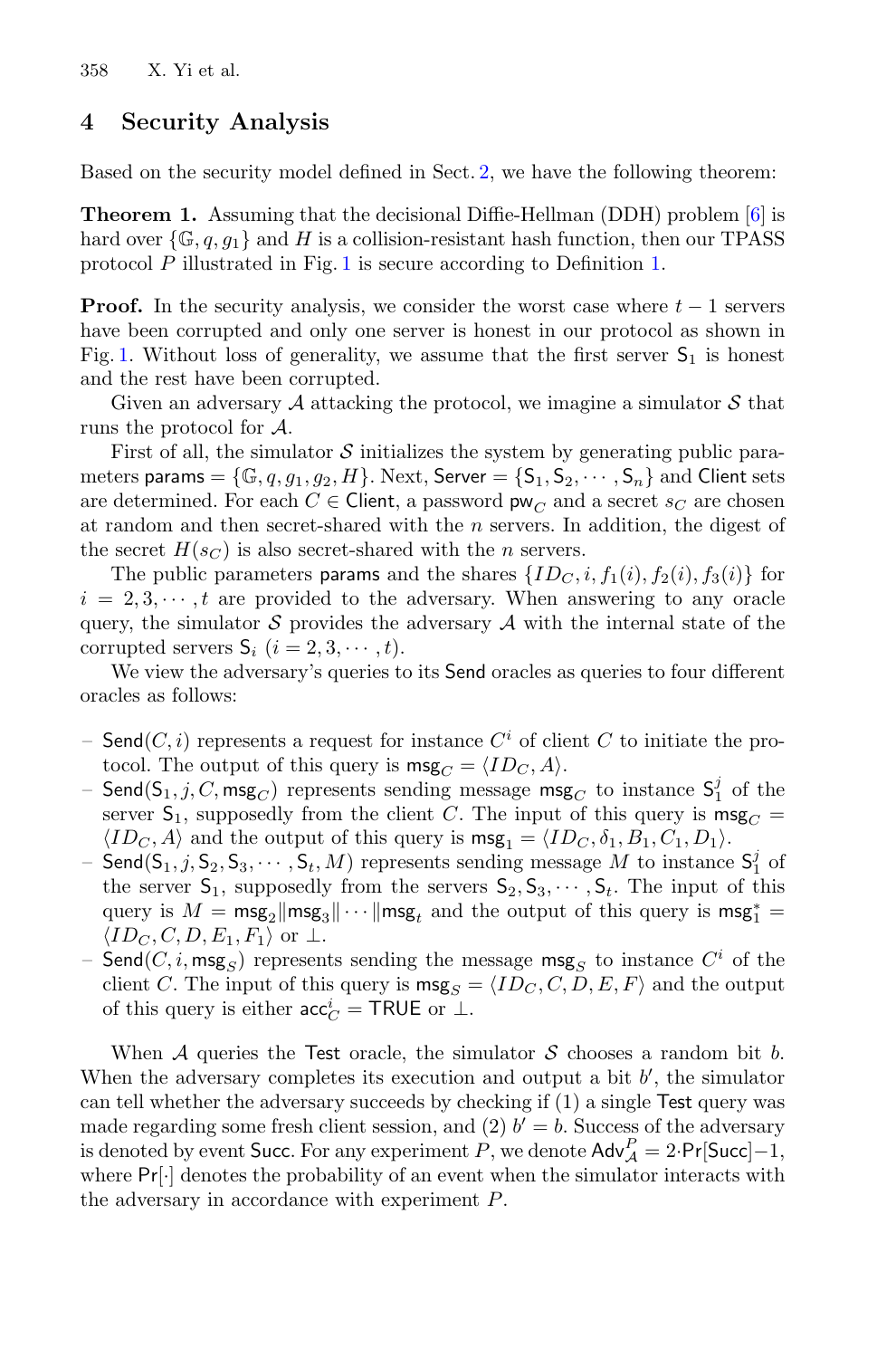We will use some terminology throughout the proof. A given message is called oracle-generated if it was output by the simulator in response to some oracle query. The message is said to be adversarially-generated otherwise. An adversarially-generated message must not be the same as any oracle-generated message.

We refer to the real execution of the experiment, as described above, as  $P_0$ . We introduce a sequence of transformations to the experiment  $P_0$  and bound the effect of each transformation on the adversary's advantage. We then bound the adversary's advantage in the final experiment. This immediately yields a bound on the adversary's advantage in the original experiment.

As shown in the appendix, we have  $\mathsf{Adv}_{\mathcal{A}}^{P_0}(k) \leq Q(k)/N + \varepsilon(k)$  for some negligible function  $\varepsilon(\cdot)$ . This completes the proof of the theorem.  $\Delta$ 

In our retrieval protocol, the client sends out one message  $A = g_1^r g_2^{\mathsf{pw}_C}$  only after validating the public parameters  $\{\mathbb{G}, q, q_1, q_2\}$ . Even if the client communicates with all malicious servers by mistake and the adversary can change the public parameters, our retrieval protocol does not leak the password because r in A is randomly chosen from  $\mathbb{Z}_q^*$  by the client.

In addition, in the appendix, we have modified the definition of the security in order to take into account the attack where the adversary attempts to plant a different secret into the user's mind than the secret that he stored earlier. This attack is restricted to online dictionary attack.

### **5 Conclusion**

In this paper, we have presented a practical  $t$ -out-of-n TPASS protocol for any  $n>t$  that protects the password of the client when he tries to retrieve his secret from all corrupt servers as well as prevents the adversary from planting a different secret into the user's mind than the secret that he stored earlier. Our protocol is significantly more efficient than existing TPASS protocols. Furthermore, we have provide a rigorous proof of security for our protocol in the standard model.

Our future work will study how efficiently to detect the corrupted servers and implement our protocol in light-weight mobile devices to support cloudbased services/management.

### **Appendix: Security Proof**

**Experiment**  $P_1$ : In this experiment, the simulator interacts with the adversary as  $P_0$  except that the adversary does not succeed, and the experiment is aborted, if any of the following occurs:

1. At any point during the experiment, an oracle-generated message (e.g.,  $\mathsf{msg}_C$ ,  $\textsf{msg}_i, \, \textsf{msg}_i^*, \, \text{or} \, \textsf{msg}_S)$  is repeated.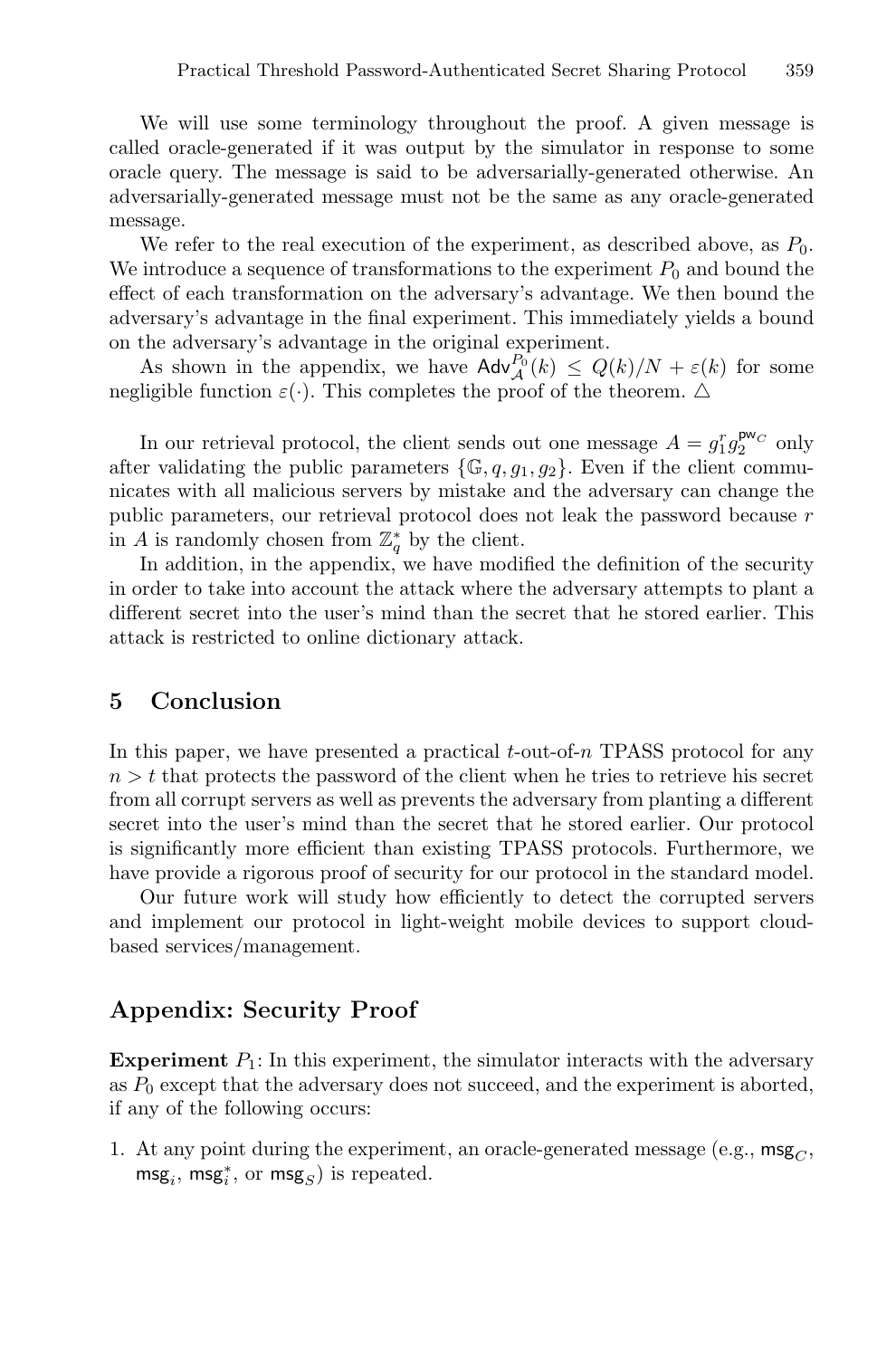2. At any point during the experiment, a collision occurs in the hash function  $H$  (regardless of whether this is due to a direct action of the adversary, or whether this occurs during the course of the simulator's response to an oracle query).

It is immediate that events 1 occurs with only negligible probability, event 2 occurs with negligible probability assuming  $H$  as collision-resistant hash functions. Put everything together, we are able to see that

**Claim 1.** If H is a collision-resistant hash function,  $|\mathsf{Adv}_{\mathcal{A}}^{P_0}(k) - \mathsf{Adv}_{\mathcal{A}}^{P_1}(k)|$  is negligible.

**Experiment**  $P_2$ : In this experiment, the simulator interacts with the adversary A as in experiment  $P_1$  except that the adversary's queries to Execute oracles are handled differently: in any Execute $(C, i, S)$ , where the adversary A has not queried corrupt(C), the password  $\mathsf{pw}_C$  in  $\mathsf{msg}_C = \langle ID_C, A \rangle$  where  $A = g_1^r g_2^{\mathsf{pw}_C}$ is replaced with a random number  $\mathsf{pw}$  in  $\mathbb{Z}_q^*$ .

Because r in  $A = g_1^r g_2^{\mathsf{p}\mathsf{w}_C}$  is randomly chosen from  $\mathbb{Z}_q^*$  by the simulator, the adversary cannot distinguish  $g_1^r g_2^{\mathsf{pw}_C}$  with  $g_1^r g_2^{\mathsf{pw}}$ . Therefore, we have

**Claim 2.**  $|\mathsf{Adv}_{\mathcal{A}}^{P_1}(k) - \mathsf{Adv}_{\mathcal{A}}^{P_2}(k)|$  is negligible.

**Experiment**  $P_3$ : In this experiment, the simulator interacts with the adversary A as in experiment  $P_2$  except that: for any Execute  $(C, i, S)$  oracle, where the adversary A has not queried corrupt(C) and corrupt(S<sub>1</sub>),  $a_1 f_1(1)$  in msg<sub>1</sub> =  $\langle ID_C, \delta_1, B_1, C_1, D_1 \rangle$  where  $B_1 = g_1^{r_1} g_2^{a_1 f_1(1)}$  is replaced by a random number in  $\mathbb{Z}_q^*$ .

Although the adversary who has corrupted  $S_2, S_3, \cdots, S_t$  can obtain  $B'_1 =$  $B_1 g_2^{a_2 f_1(2)+\dots+a_t f_1(t)} = g_1^{r_1} g_2^{\mathsf{pw}_C}$  for  $B_1$ , he cannot distinguish  $g_1^{r_1} g_2^{\mathsf{pw}_C}$  with  $g_1^{r_1} g_2^{\mathsf{pw}}$ for a randomly chosen  $\overline{p}w$  because  $r_1$  is randomly chosen by the simulator. This leads that he cannot distinguish  $g_1^{r_1} g_2^{a_1 f_1} = g_1^{r_1} g_2^{p w_C - a_2 f_1(2) - \cdots - a_t f_1(t)}$  with  $g_1^{r_1} g_2^{\mathsf{pw}-a_2} f_1(2)$ −···−*a*<sup>t</sup><sub>1</sub>(*t*)</sub> for a randomly chosen pw. Therefore, we have

**Claim 3.**  $|\mathsf{Adv}_{\mathcal{A}}^{P_2}(k) - \mathsf{Adv}_{\mathcal{A}}^{P_3}(k)|$  is negligible.

**Experiment**  $P_4$ : In this experiment, the simulator interacts with the adversary A as in experiment  $P_3$  except that: for any Execute  $(C, i, S)$  oracle, where the adversary A has not queried corrupt(C) and corrupt(S<sub>1</sub>),  $E_1$  in msg<sup>\*</sup></sup>  $\langle ID_C, C, D, E_1, F_1 \rangle$  is replaced with a random element in the group G.

The difference between the current experiment and the previous one is bounded by the probability to solve the decisional Diffie-Hellman (DDH) problem over  $\{\mathbb G,q,q_1\}$ . More precisely, we have

**Claim 4.** If the decisional Diffie-Hellman (DDH) problem over  $\{\mathbb{G}, q, g_1\}$  is hard,  $|\mathsf{Adv}_{\mathcal{A}}^{P_3}(k) - \mathsf{Adv}_{\mathcal{A}}^{P_4}(k)|$  is negligible.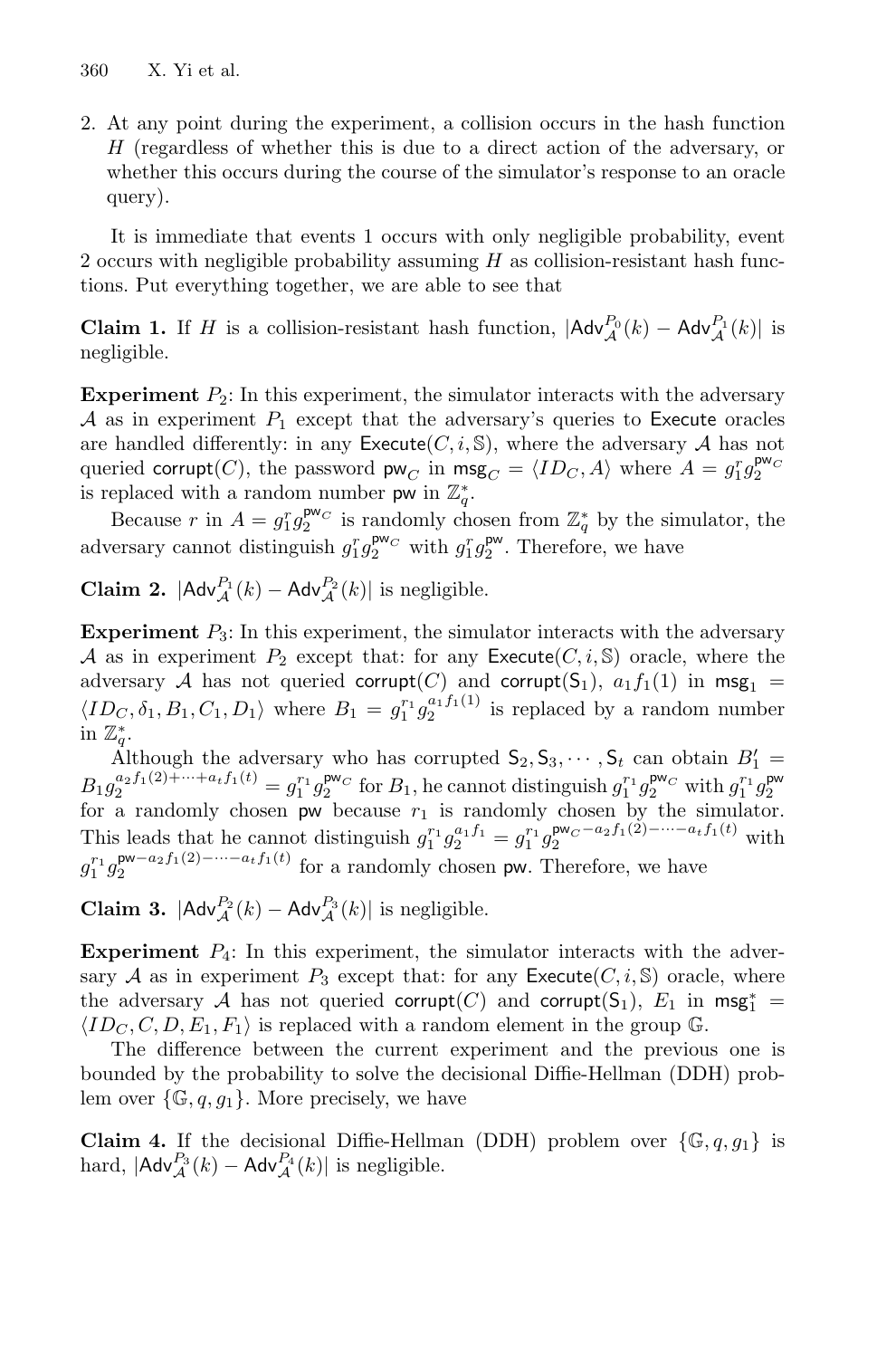If  $|Adv_A^{P_3}(k) - Adv_A^{P_4}(k)|$  is non-negligible, we show that the simulator can use  $A$  as a subroutine to solve the DDH problem with non-negligible probability as follows.

Given a DDH problem  $(g_1^x, g_1^y, Z)$ , where  $x, y$  are randomly chosen from  $\mathbb{Z}_q^*$ and Z is either  $g_1^{xy}$  or a random element z from  $\mathbb{G}$ , the simulator replaces  $g_1^r$  in  $A = g_1^r g_2^{\mathsf{pw}_C}$  with  $g_1^x$ ,  $C_1 = g_1^{c_1}$  with  $g_1^y$ , and  $(g_1^{c_1}, g_1^{c_1 r})$  in

$$
E_1 = g_2^{a_1 f_2(1) h_1} g_1^{-r_1 \sum_{j=1}^t c_j} g_1^{c_1 \sum_{j=1}^t r_j} g_1^{c_1 r}
$$

with  $g_1^y$ , Z, respectively, where  $r_j$  ( $j = 1, 2, \dots, t$ ) and  $c_j$  ( $j = 2, 3, \dots, t$ ) are randomly chosen by the simulator. When  $Z = g^{xy}$ , the experiment is the same as the experiment  $P_3$ . When Z is a random element z in  $\mathbb{G}$ , the experiment is the same as the experiment  $P_4$ . If the adversary can distinguish the experiments  $P_3$ and  $P_4$  with non-negligible probability, the simulator can solve the DDH problem with non-negligible probability.

**Experiment**  $P_5$ : In this experiment, the simulator interacts with the adversary A as in experiment  $P_4$  except that: for any Execute  $(C, i, S)$  oracle, where the adversary A has not queried corrupt(C) and corrupt(S<sub>1</sub>),  $F_1$  in msg<sup>\*</sup></sup>  $\langle ID_C, C, D, E_1, F_1 \rangle$  is replaced with a random element in the group G.

Like the experiment  $P_4$ , we have

**Claim 5.** If the decisional Diffie-Hellman (DDH) problem is hard over  $\{\mathbb{G}, q, g_1\}, \, |\mathsf{Adv}_{\mathcal{A}}^{P_4}(k) - \mathsf{Adv}_{\mathcal{A}}^{P_5}(k)|$  is negligible.

**Experiment**  $P_6$ : In this experiment, the simulator interacts with the adversary A as in experiment  $P_5$  except that: for any Execute  $(C, i, S)$  oracle, where the adversary A has not queried corrupt(C) and corrupt(S<sub>1</sub>), the secret  $s_C$  of the client is replaced with a random element in the group G.

Given a DDH problem  $(g_1^x, g_1^y, Z)$ , where  $x, y$  are randomly chosen from  $\mathbb{Z}_q^*$ and Z is either  $g_1^{xy}$  or a random element z from  $\mathbb{G}$ , the simulator replaces  $g_1^r$  in  $A = g_1^r g_2^{\mathsf{pw}_C}$  with  $g_1^x$ ,  $C_1 = g_1^{c_1}$  with  $g_1^y$ , and  $(g_1^r, g_1^{c_1r})$  in

$$
s_C = (E/C^r)^{h^{-1}} = (E/g_1^r)^{\sum_{i=1}^t c_i} = (E/(g_1^r)^{\sum_{i=2}^t c_i} g_1^{rc_1}))^{h^{-1}}
$$

with  $g_1^x$ , Z, respectively, where  $h = H(ID_C, A, C, D)$ ,  $c_j$   $(j = 2, 3, \dots, t)$  are randomly chosen by the simulator. When  $Z = g^{xy}$ , the experiment is the same as the experiment  $P_5$ . When Z is a random element z in  $\mathbb{G}$ , the experiment is the same as the experiment  $P_6$ . If the adversary can distinguish the experiments  $P_5$ and  $P_6$  with non-negligible probability, the simulator can solve the DDH problem with non-negligible probability. Therefore, we have

**Claim 6.** If the decisional Diffie-Hellman (DDH) problem is hard over  $\{\mathbb{G}, q, g_1\}, \, |\mathsf{Adv}_{\mathcal{A}}^{P_5}(k) - \mathsf{Adv}_{\mathcal{A}}^{P_6}(k)|$  is negligible.

In experiment  $P_6$ , the adversary's probability of correctly guessing the bit b used by the Test oracle is exactly  $1/2$  when the Test query is made to a fresh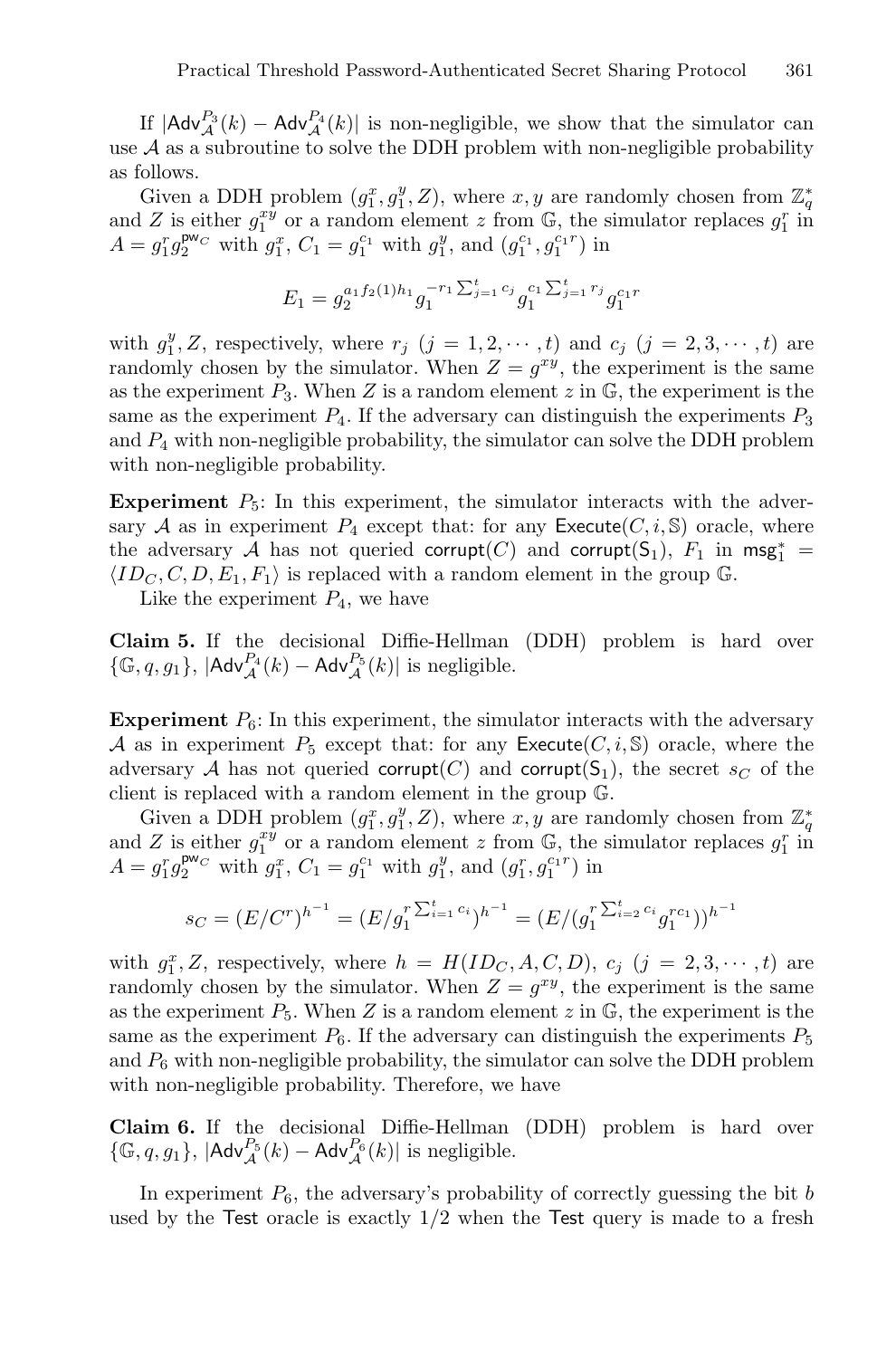client instance  $C^i$  invoked by an Execute $(C, i, \mathbb{S})$  oracle. This is so because the secret  $s_C$  is chosen at random from  $\mathbb{G}$ , and hence there is no way to distinguish whether the Test oracle outputs a random secret or the "actual" secret (which is a random element, anyway). Therefore, all passive adversaries cannot win the game.

The rest of the proof concentrates on the instances invoked by Send oracles.

**Experiment**  $P_7$ : In this experiment, the simulator interacts with the adversary A as in experiment  $P_6$  except that the adversary's queries to  $\mathsf{Send}(C, i)$  oracles are handled differently: in any  $\mathsf{Send}(C, i)$ , where the adversary A has not queried corrupt(*C*), the password  $\mathsf{pw}_C$  in  $\mathsf{msg}_C = \langle ID_C, A \rangle$  where  $A = g_1^r g_2^{\mathsf{pw}_C}$  is replaced with a random number  $\mathsf{pw}$  in  $\mathbb{Z}_q^*$ .

Like the experiment  $P_2$ , we have

**Claim 7.**  $|Adv_A^{P_6}(k) - Adv_A^{P_7}(k)|$  is negligible.

**Experiment**  $P_8$ : In this experiment, the simulator interacts with the adversary A as in experiment  $P_7$  except that the adversary's queries to  $\mathsf{Send}(S_1, j, C, \mathsf{msg}_C)$ oracles are handled differently: in any  $\mathsf{Send}(S_1, j, C, \mathsf{msg}_C)$ , where the adversary A has not queried corrupt(C) and corrupt(S<sub>1</sub>),  $a_1 f_1(1)$  in msg<sub>1</sub> =  $\langle ID_C, B_1, C_1, D_1 \rangle$  where  $B_1 = g_1^{r_1} g_2^{a_1 f_1(1)}$  is replaced by a random number in  $\mathbb{Z}_q^*$ . Like the experiment  $P_3$ , we have

**Claim 8.**  $|\text{Adv}_{\mathcal{A}}^{P_7}(k) - \text{Adv}_{\mathcal{A}}^{P_8}(k)|$  is negligible.

**Experiment**  $P_9$ : In this experiment, the simulator interacts with the adversary  $A$  as in experiment  $P_8$  except that the adversary's queries to  $\textsf{Send}(S_1, j, S_2, \cdots, S_t, \textsf{msg}_2 \| \cdots \| \textsf{msg}_t)$  oracles are handled differently: in any Send( $S_1, j, S_2, \cdots, S_t, \text{msg}_2 \cdots \text{msg}_t$ ), where A has not queried corrupt(C) and corrupt(S<sub>1</sub>),  $E_1$  in msg<sup>\*</sup><sub>1</sub> =  $\langle ID_C, C, D, E_1, F_1 \rangle$  is replaced with a random element in the group G.

If  $\text{msg}_C, \text{msg}_2, \text{msg}_3, \cdots, \text{msg}_t$  are all oracle-generated, we can replace  $E_1$ with a random element in  $\mathbb G$  as in the experiment  $P_4$ .

If some of  $\textsf{msg}_C, \textsf{msg}_3, \cdots, \textsf{msg}_t$  are adversarially-generated, the adversary A cannot produce  $A, (B_j, C_j, D_j)$   $(j = 2, 3, \dots, t)$ , such as  $A \prod_{j=1}^t B_j$ excludes  $B_1$  and  $\delta_j = g_1^{H(ID_C, A, B_j, C_j, D_j)}$  for  $j = 2, 3, \dots, t$  still hold because A and the commitments  $\delta_j$  ( $j = 2, 3, \dots, t$ ) must be broadcast and received by the server  $S_1$  at first and  $H$  is a collision-resistant hash function.

Because  $B_1 = g_1^{r_1} g_2^{a_1 f_1(1)}$ , we have

$$
E_1 = g_2^{a_1 f_2(1)h_1} C^{-r_1} (A \prod_{j=1}^t B_j)^{c_i}
$$
  
=  $g_2^{a_1 f_2(1)h_1} C^{-r_1} (A \prod_{j=2}^t B_j)^{c_i} g_1^{c_1 r_1} (g_2^{c_1})^{a_1 f_1(1)}$ .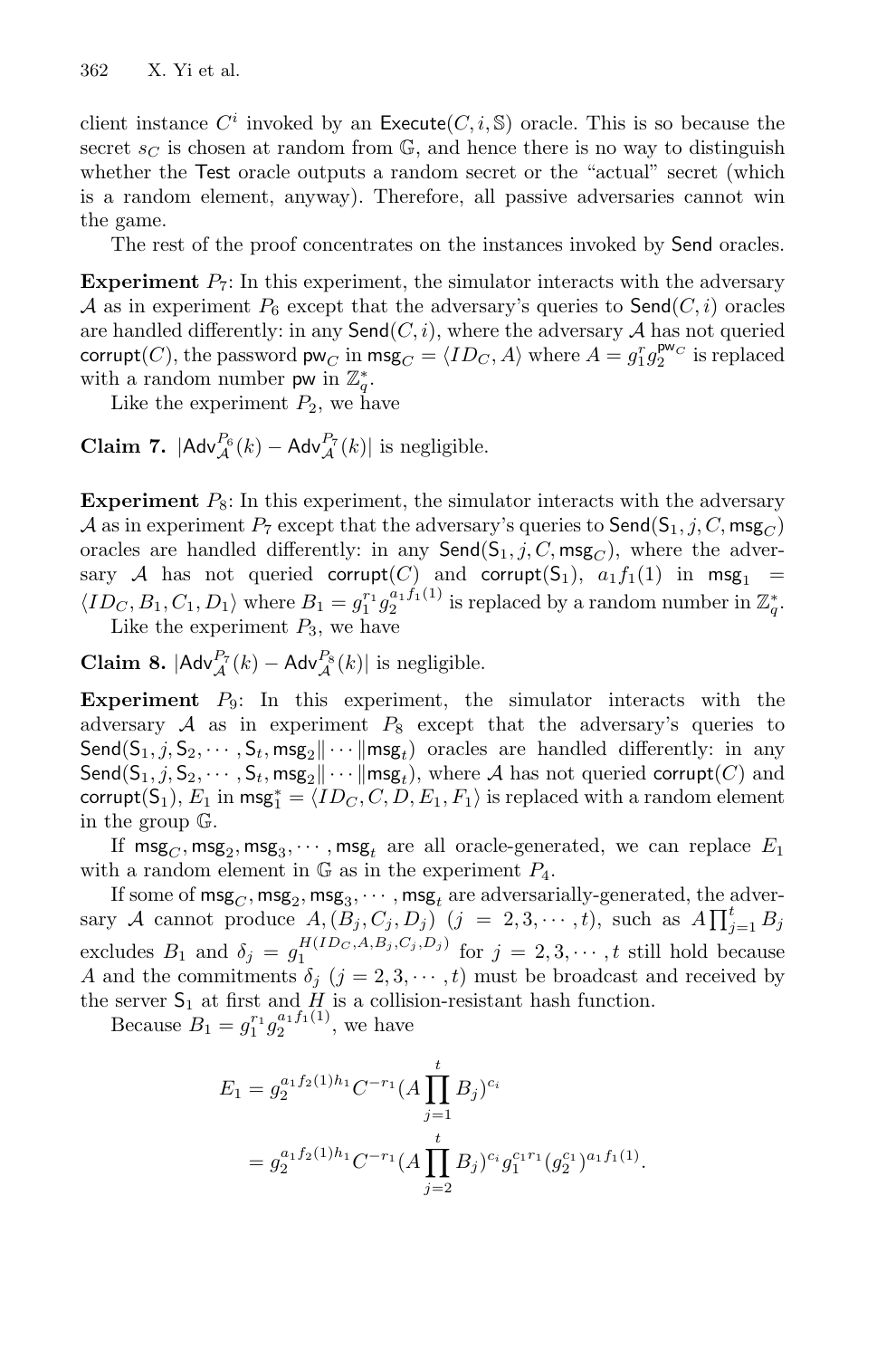Given a DDH problem  $(g_1^x, g_1^y, Z)$ , where  $x, y$  are randomly chosen from  $\mathbb{Z}_q^*$ and Z is either  $g_1^{xy}$  or a random element z from G, the simulator replaces  $g_2$ with  $g_1^x$ ,  $C_1 = g_1^{c_1}$  with  $g_1^y$ , and  $(g_1^{c_1}, g_2^{c_1})$  in the above  $E_1$  with  $g_1^y$ , Z, respectively, where  $r_1$  is randomly chosen by the simulator. When  $Z = g^{xy}$ , the experiment is the same as the experiment  $P_8$ . When Z is a random element z in  $\mathbb{G}$ , the experiment is the same as the experiment  $P_9$ . If the adversary can distinguish the experiments  $P_8$  and  $P_9$  with non-negligible probability, the simulator can solve the DDH problem with non-negligible probability. Therefore, we have

**Claim 9.** If the decisional Diffie-Hellman (DDH) problem is hard over  $\{\mathbb{G}, q, g_1\}$ ,  $|\mathsf{Adv}_{\mathcal{A}}^{P_8}(k) - \mathsf{Adv}_{\mathcal{A}}^{P_9}(k)|$  is negligible.

**Experiment**  $P_{10}$ : In this experiment, the simulator interacts with the adversary  $A$  as in experiment  $P_9$  except that the adversary's queries to  $\textsf{Send}(S_1, j, S_2, \cdots, S_t, \textsf{msg}_2 \| \cdots \| \textsf{msg}_t)$  oracles are handled differently: in any Send( $S_1, j, S_2, \cdots, S_t, \text{msg}_2 \cdots \text{msg}_t$ ), where A has not queried corrupt(C) and corrupt(S<sub>1</sub>),  $F_1$  in msg<sup>\*</sup><sub>1</sub> =  $\langle ID_C, C, D, E_1, F_1 \rangle$  is replaced with a random element in the group G.

Like the experiment  $P_9$ , we have

**Claim 10.** If the decisional Diffie-Hellman (DDH) problem is hard over  $\{\mathbb{G}, q, g_1\}, \, |\mathsf{Adv}_{\mathcal{A}}^{P_9}(k) - \mathsf{Adv}_{\mathcal{A}}^{P_{10}}(k)|$  is negligible.

**Experiment**  $P_{11}$ : In this experiment, the simulator interacts with the adversary A as in experiment  $P_{10}$  except that we change the definition of the adversary's success as follows: (1) If the adversary queries  $\mathsf{Send}(S_1, j, C, \mathsf{msg}_C)$  oracle to a fresh client instance  $C^i$  for adversarially-generated  $\text{msg}_C = \langle ID_C, A' \rangle$  where  $A' = g_1^{r'} g_2^{\mathsf{pw}'_C}$ , which results in  $T' = g_2^{H(S')}$  where  $h' = H(ID_C, A', C', D'),$  $S' = (E'/C'^{r'})^{h'^{-1}}, T' = (F'/D'^{r'})^{h'^{-1}}$  and  $C', D', E', F'$  are generated by t honest servers and the honest gateway according the protocol, the simulator halts and the adversary succeeds (let  $Succ<sub>1</sub>$  denote this event); (2) If the adversary ever queries  $\mathsf{Send}(C, i, \mathsf{msg}_S)$  oracle to a fresh client instance  $C^i$  for adversariallygenerated  $\text{msg}_S = \langle ID_C, C', D', E', F' \rangle$ , which results in  $\text{acc}_C^i = \text{TRUE}$ , the simulator halts and the adversary succeeds (let  $Succ_2$  denote this event); Otherwise the adversary's success is determined as in experiment  $P_{10}$ .

The distribution on the adversary's view in experiments  $P_{10}$  and  $P_{11}$  are identical up to the point when either  $Succ_1$  or  $Succ_2$  occurs. If both  $Succ_1$  and  $Succ<sub>2</sub>$  never occur, the distributions on the view are identical. Therefore, we have

# **Claim 11.**  $\mathsf{Adv}_{\mathcal{A}}^{P_{10}}(k) \leq \mathsf{Adv}_{\mathcal{A}}^{P_{11}}(k)$ .

**Remark.** The modified definition of security takes into account the attack where the adversary attempts to plant a different secret into the user's mind than the secret that he stored earlier.

In experiment  $P_{11}$ ,  $\mathsf{msg}_C$ ,  $\mathsf{msg}_1$ ,  $\mathsf{msg}_1^*$  in Execute and Send oracles have become independent of the password  $\mathsf{pw}_C$  used by the client  $C$  and the secret  $s_C$  and  $g_2^{H(s_C)}$  in the view of the adversary A, if A has not require Corrupt(C) and  $Corrupt(S_1)$ . In view of this, any off-line dictionary attack cannot succeed.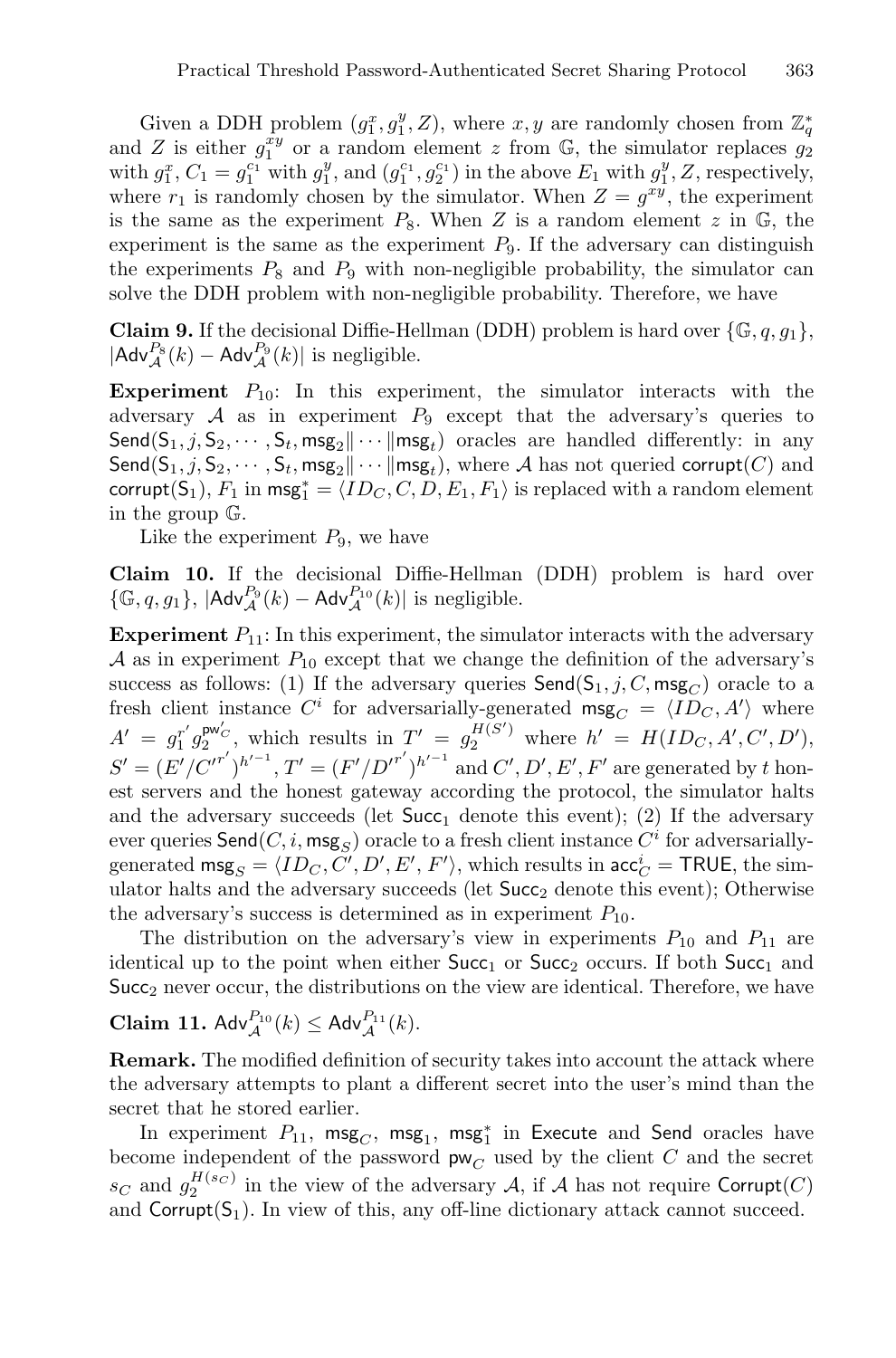The adversary  $\mathcal A$  succeeds only if one of the following occurs: (1) Succ<sub>1</sub> occurs; (2) Succ<sub>2</sub> occurs; (3) neither Succ<sub>1</sub> nor Succ<sub>2</sub> occurs, the adversary wins the game by a Test query to a fresh instance  $C^i$ .

To evaluate  $Pr[Succ_1]$  and  $Pr[Succ_2]$ , we consider three cases as follows.

*Case 1.* The adversary A forges  $\text{msg}_C' = \langle ID_C, A' \rangle$  where  $A' = g_1^{r'} g_2^{\text{pw}_C}$  by choosing his own  $r'$  from  $\mathbb{Z}_q^*$  and  $\mathsf{pw}'_C$  from the dictionary D. In this case, if  $Succ<sub>1</sub>$  occurs, the adversary can conclude that the password used by the client is  $\mathsf{pw}_C'$ . Therefore, the probability  $\mathsf{Pr}[\mathsf{Succ}_1] = Q_1(k)/N$ , where  $Q_1(k)$  denotes the number of queries to  $\mathsf{Send}(S_1, j, C, \mathsf{msg}_C)$  oracle.

*Case 2.* Given  $\text{msg}_C = \langle ID_C, A \rangle$ , the adversary A forges  $\text{msg}_S =$  $\langle ID_C, C', D', E', F' \rangle$  by choosing his own  $s', c', d'$  from  $\mathbb{Z}_q^*$  and  $\mathsf{pw}'_C$  from the dictionary D and computing  $C' = g_1^{c'}, D' = g_1^{d'}, E' = g_2^{s'h'} (Ag_2^{\text{pw}'c})^{c'}, F' =$  $g_2^{H(g_2^{s'})h'}(Ag_2^{\mathsf{pw}'_C})^{d'}$  where  $h' = H(ID_C, A, C', D')$ . When  $\mathsf{pw}_C = \mathsf{pw}'_C$ , we have  $\mathsf{acc}_C^i = \mathsf{TRUE}.$  Therefore, in this case, the probability  $\mathsf{Pr}[\mathsf{Succ}_2] = Q_2(k)/N,$ where  $Q_2(k)$  denotes the number of queries to  $\mathsf{Send}(C, i, \mathsf{msg}_S)$  oracle.

*Case 3.* Given  $\text{msg}_C = \langle ID_C, A \rangle$ , the adversary A forwards  $\text{msg}_C$  to t servers twice to get two responses  $\text{msg}_S = \langle ID_C, C, D, E, F \rangle$  and  $\text{msg}_S' = \langle ID_C, C, D, E, F \rangle$  $\langle ID_C, C', D', E', F' \rangle$ . Then the adversary A sends to the client a forged message  $\text{msg}_S = \langle ID_C, C'/C, D'/D, g_s^{s^*h^*} E'/E, g_2^{H(g_2^{s^*h^*})} F'/F \rangle$ , where  $E'/E =$  $g_1^{s(h'-h)}(C'/C)^r$ ,  $F'/F = g_1^{H(g_1^s)(h'-h)}(D'/D)^r$ ,  $h = H(ID_C, A, C, D)$ ,  $h' =$  $H(ID_C, A, C', D'), h^* = H(ID_C, A, C'/C, D'/D)$  and s<sup>\*</sup> is chosen from  $\mathbb{Z}_q^*$ by the adversary. The client accepts msg<sub>S</sub> if and only if  $h' = h$ . Because  $\hat{H}$ is a collision-resistant hash function, the probability  $Pr[Succ_2]$  is negligible in this case.

In summary, Pr[Succ<sub>1</sub> ∨ Succ<sub>2</sub>] =  $Q(k)/N$ , where  $Q(k)$  denotes the number of on-line attacks.

In experiment  $P_{11}$ , the adversary's probability of success when neither  $Succ<sub>1</sub>$ nor  $Succ<sub>2</sub>$  occurs is  $1/2$ . The preceding discussion implies that

$$
Pr_A^{P_{11}}[\text{Succ}] \le Q(k)/N + 1/2 \cdot (1 - Q(k)/N)
$$

and thus the adversary's advantage in experiment  $P_{11}$ 

$$
Adv_{\mathcal{A}}^{P_{11}}(k) = 2Pr_{\mathcal{A}}^{P_{11}}[Succ] - 1
$$
  
\n
$$
\leq 2Q(k)/N + 1 - Q(k)/N - 1
$$
  
\n
$$
= Q(k)/N
$$

The sequence of claims proved above show that

$$
Adv_{\mathcal{A}}^{P_0}(k) \le Adv_{\mathcal{A}}^{P_{11}}(k) + \varepsilon(k) \le Q(k)/N + \varepsilon(k)
$$

for some negligible function  $\varepsilon(\cdot)$ . This completes the proof of the theorem.

### <span id="page-17-0"></span>**References**

1. Bagherzandi, A., Jarecki, S., Saxena, N., Lu, Y.: Password-protected secret sharing. In: ACM CCS 2011, pp. 433–444 (2011)